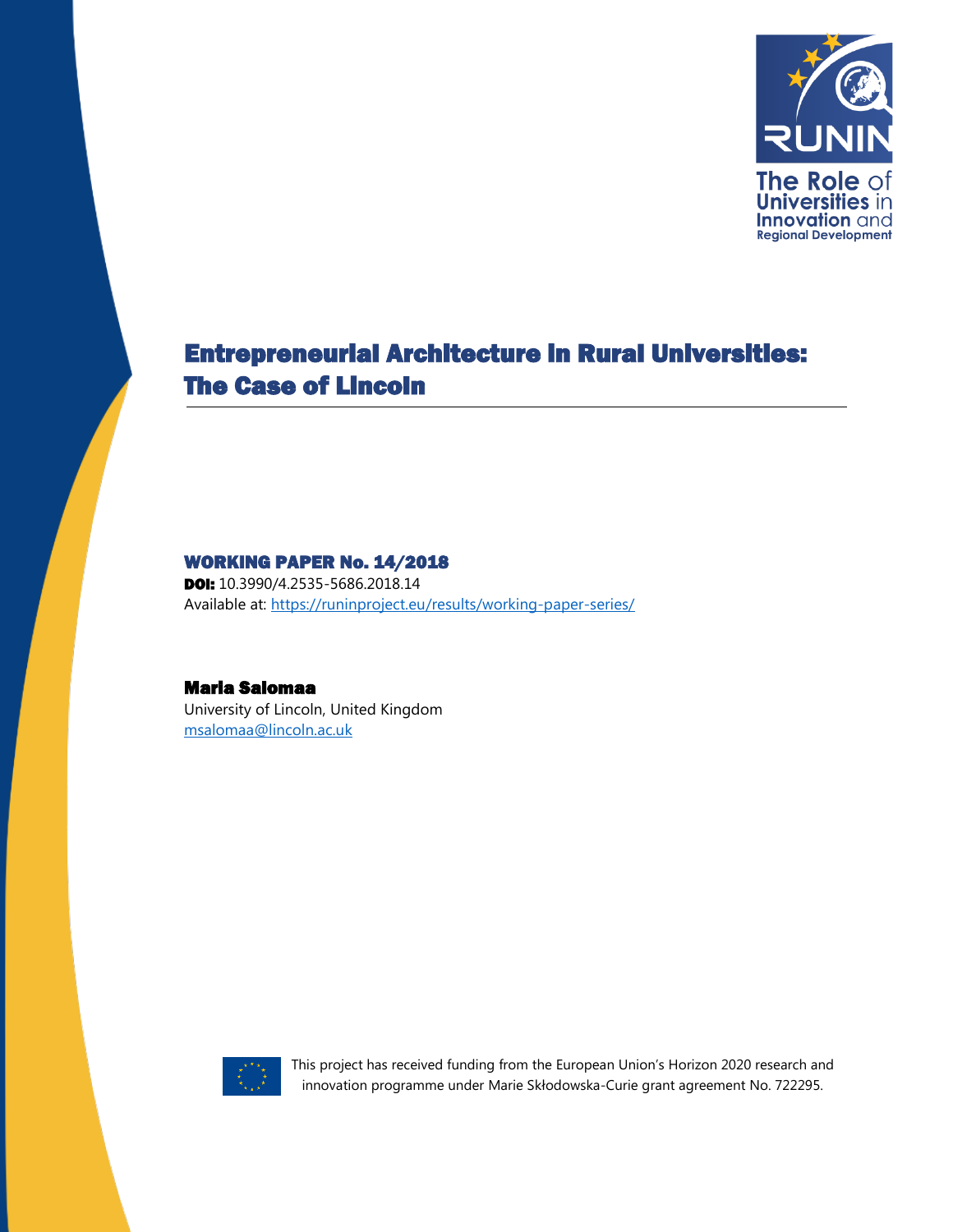# **Table of Contents**

| 1.   |                                                                                      |
|------|--------------------------------------------------------------------------------------|
| 2.   |                                                                                      |
| 2.1. |                                                                                      |
| 2.2. |                                                                                      |
| 2.3. | Entrepreneurial architectures in less munificent contexts: the case of rural         |
|      |                                                                                      |
| 3.   |                                                                                      |
| 3.1. |                                                                                      |
| 3.2. |                                                                                      |
| 4.   |                                                                                      |
| 4.1. |                                                                                      |
| 4.2. | The contextual effects of rurality on the entrepreneurial architecture of UoL 18     |
| 5.   | Entrepreneurial Architecture in a rural university: Lessons learned from the case of |
|      |                                                                                      |
| 6.   |                                                                                      |
|      |                                                                                      |
| 7.   |                                                                                      |

## **List of Tables**

| Table 1. Five elements of Entrepreneurial Architecture, their operationalization and regional |  |
|-----------------------------------------------------------------------------------------------|--|
|                                                                                               |  |
|                                                                                               |  |
|                                                                                               |  |
|                                                                                               |  |
|                                                                                               |  |

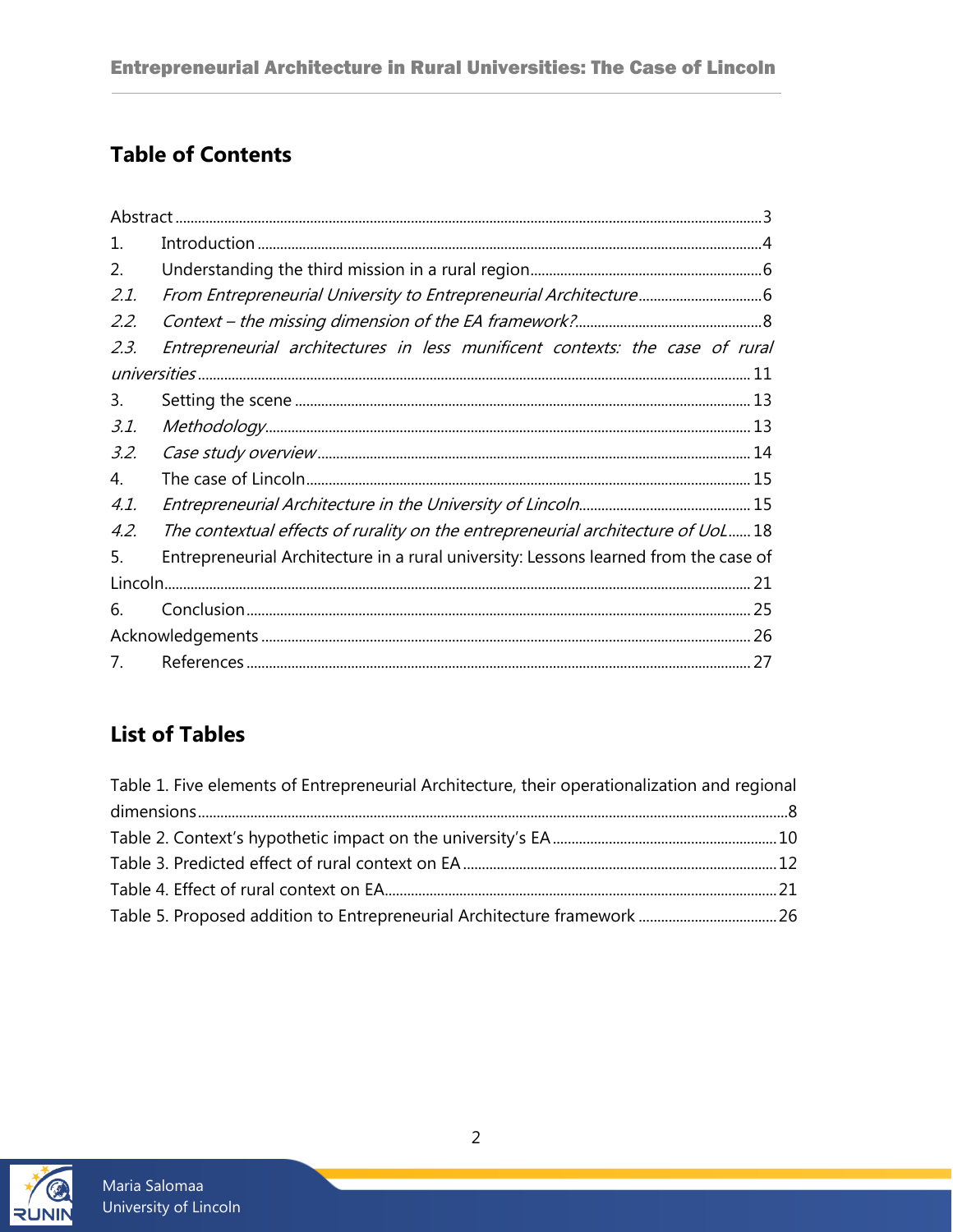### <span id="page-2-0"></span>Abstract

Universities are expected to contribute to regional development through the 'third mission' going beyond the traditional academic core functions. Hitherto, the literature has focused on a rather idealistic 'one-size-fits-all' approach to university engagement, though in reality universities have different ways to carry out third stream activities. This has been partly explained by geographic factors. Therefore, this paper focuses on how a particular context can shape universities' institutional responses towards the third mission. A single case study of University of Lincoln (UK) demonstrates that a rural context has impact on the way universities develop their Entrepreneurial Architectures. A contextual element, namely a rural region, was added to the Entrepreneurial Architecture framework, originally conceptualised by Vorley and Nelles (2009), to study how the rural context affects to the other dimensions of the EA framework. Tentative findings from the case study suggest that in rural regions universities face increased expectations to take leadership outside of academia in the lack of other local knowledge institutions. The engagement is largely based on personal linkages with external stakeholders instead of formal collaboration mechanism, while the structures and strategic choices are oriented towards serving the local job market and regional priority sectors. These results imply that a particular context shapes the university's orientation and institutional responses to third stream activities, and thus further context-sensitive studies on universities' EA would be beneficial for exploring how universities can efficiently contribute to regional development in different environments.

**Keywords:** Entrepreneurial Architecture framework; third mission; rural university; entrepreneurial university.

**JEL:** I23; R58; O18.

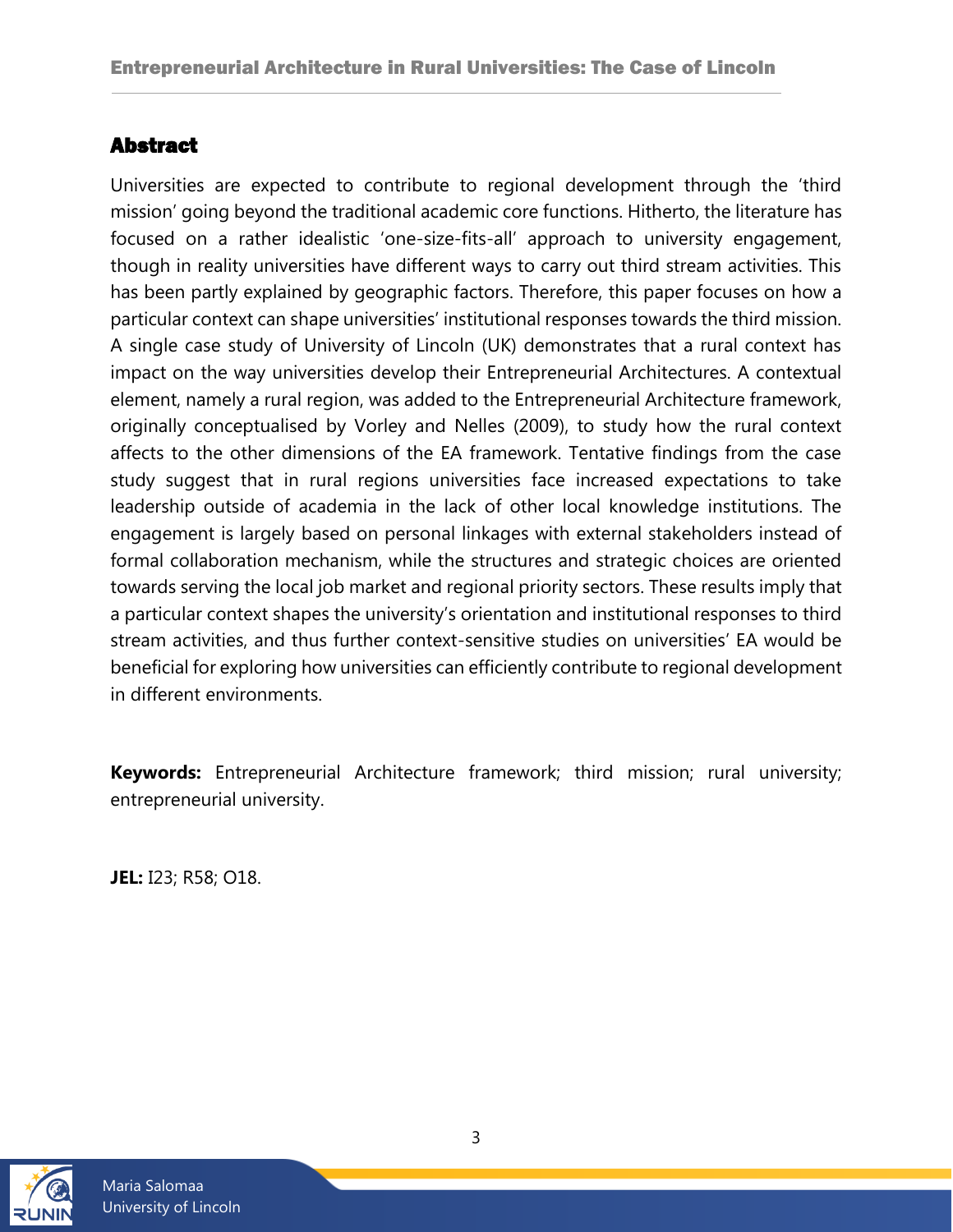## <span id="page-3-0"></span>1. Introduction

Universities have always contributed to the regional development of their locations (Chatterton and Goddard, 2000), but over the past two decades, demands on higher education have been on the increase (Clark, 1998; Uyarra, 2010). The universities' regional role has become widely recognized, and the local and regional partners have come to regard higher education as an important engine of economic growth and a tool for delivering prosperity (Arbo and Benneworth, 2007; Breznitz and Feldman, 2012). Universities are expected to contribute to regional development through the "third mission" going beyond their traditional core functions (Jongbloed et al., 2008). Though the overall comprehension of universities' engagement activities has become 'embodied' by the rise of this third mission (Benneworth and Sanderson, 2009), the phenomenon itself has remained broadly defined (Jongbloed et al., 2008). The third mission literature has focused on a rather idealistic 'one-size-fits-all' approach to university engagement in both policies and institutional responses (Benneworth et al., 2016b; Kitagawa et al., 2016), though in reality universities have different motivations (Benneworth et al., 2016a) and ways to carry out third stream activities. This has created a need for further discussion on university's engagement activities beyond simplistic policy document reading of the third mission (Benneworth et al., 2016b), which should be embedded in the universities' core missions (Vorley and Nelles, 2009) to amplify and enlarge the scope of teaching and research (Etzkowitz, 2013).

The globalized knowledge economy has increased the importance of universities to the places in which they are located (Breznitz and Feldman, 2012; Benneworth et al., 2010), emphasising that universities and their locations shape each other. The different ways universities undertake the third mission have been partly explained by geographic factors (Kitagawa et al.., 2016). In rural regions universities have to deal with a diverse economic base dominated by small businesses and a lack of knowledge institutions (Charles, 2016). Such regions also have less qualified human capital to build on innovative activities and support the knowledge economy (Sotarauta and Kosonen, 2003). Therefore, a rural context is not a straightforward innovation environment and may pose further challenges for universities' regional engagement. Hitherto, single case studies of rural universities tend to emphasise the importance of entrepreneurial leadership and personal commitment (see Lindeman 2015; Oftedal and Foss 2015), but they do not identify how exactly a less munificent context shapes universities' engagement activities.



4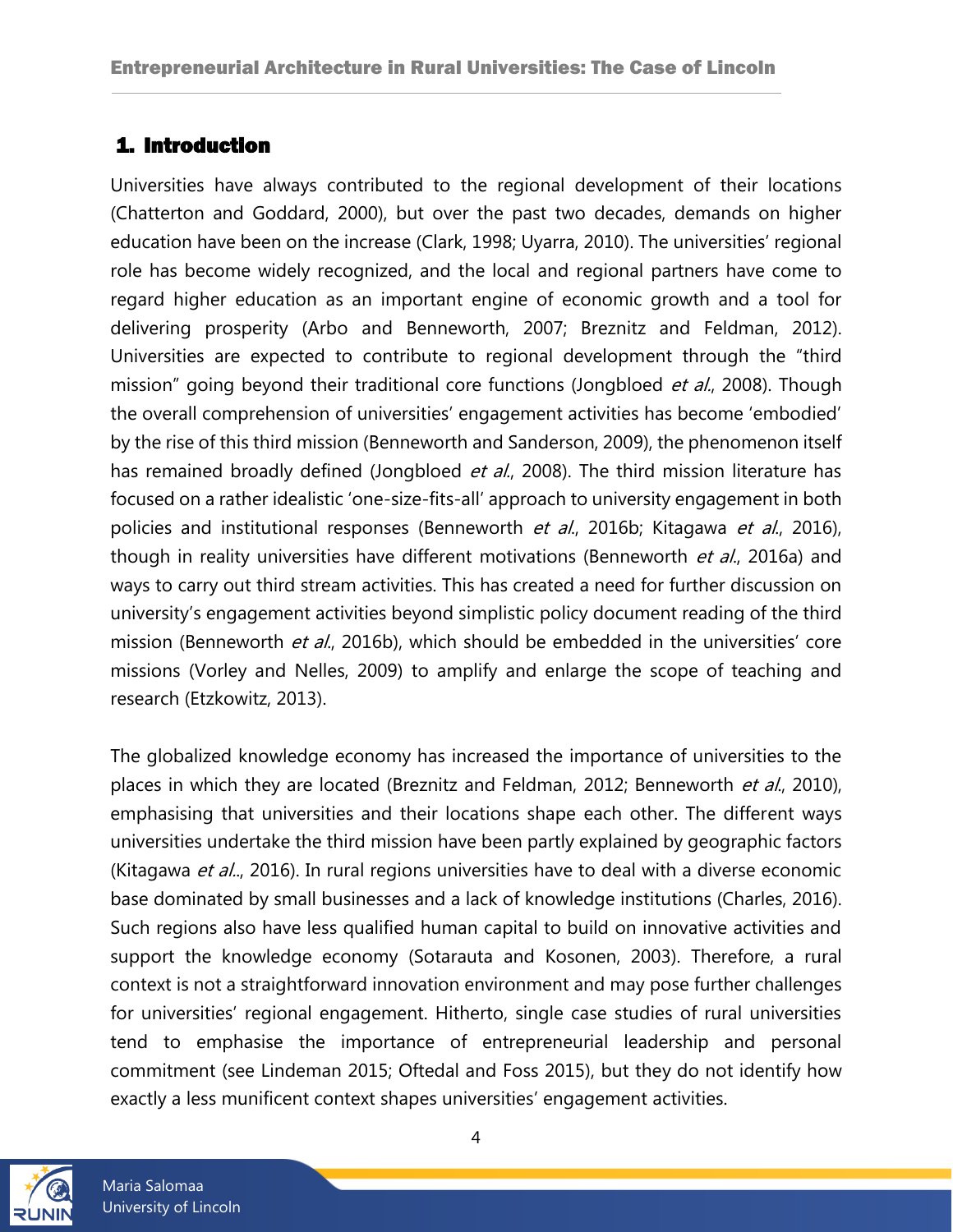As the literature has not sufficiently addressed different institutional adaptations of the third mission, Vorley and Nelles propose the Entrepreneurial Architecture (EA) framework (2009) to create a deeper understanding of the specific institutional characteristics of the third mission in entrepreneurial universities. The EA framework is based on five key elements, which aim to illustrate in more depth how entrepreneurial activities can be embedded into institutional structures oriented towards teaching and research. Ideally these dimensions can help to analyse and manage universities' internal mechanisms that together, when integrated with the core activities, reinforce implementation of the third mission (Vorley and Nelles, 2009; 2010a; 2010b; 2011; 2012.) However, the EA literature has focused on universities' internal dynamics and has not assessed how external forces affect universities' engagement (Vorley and Nelles, 2012). This implies that the EA framework can provide further insights on the development of the third mission in universities, but it overlooks the impact of the context, even though the surrounding environment is one of the key factors in universities' move towards an entrepreneurial turn (Foss and Gibson, 2015).

The study seeks to contribute to the ongoing discussion about universities' engagement by providing a more context-sensitive reading on how a rural region shapes the university's third mission. The research question I have set for the study is *how rural* context impacts on the way universities develop Entrepreneurial Architecture? To answer this question, I will focus on a single case study of the University of Lincoln (UoL), as empirical studies can provide more insight to the complex relations and processes of how universities and partners in different regional contexts shape each other (Foss and Gibson, 2015). This qualitative study draws mainly from secondary data e.g. UoL's strategic documents and complementary research interviews with university personnel and regional authorities. First this paper concentrates on the five dimensions of the EA, which are further discussed in relation to a contextual element, a rural region. Then the case of UoL provides a platform for identifying how rurality shapes these elements for finally drawing a stylised description of rural universities' EA. Tentative findings suggests that in rural regions universities face increased expectations to take leadership outside of academia and establish personal linkages with external stakeholders, which steers both the structures and strategic choices towards serving the local job market and regional priority sectors.

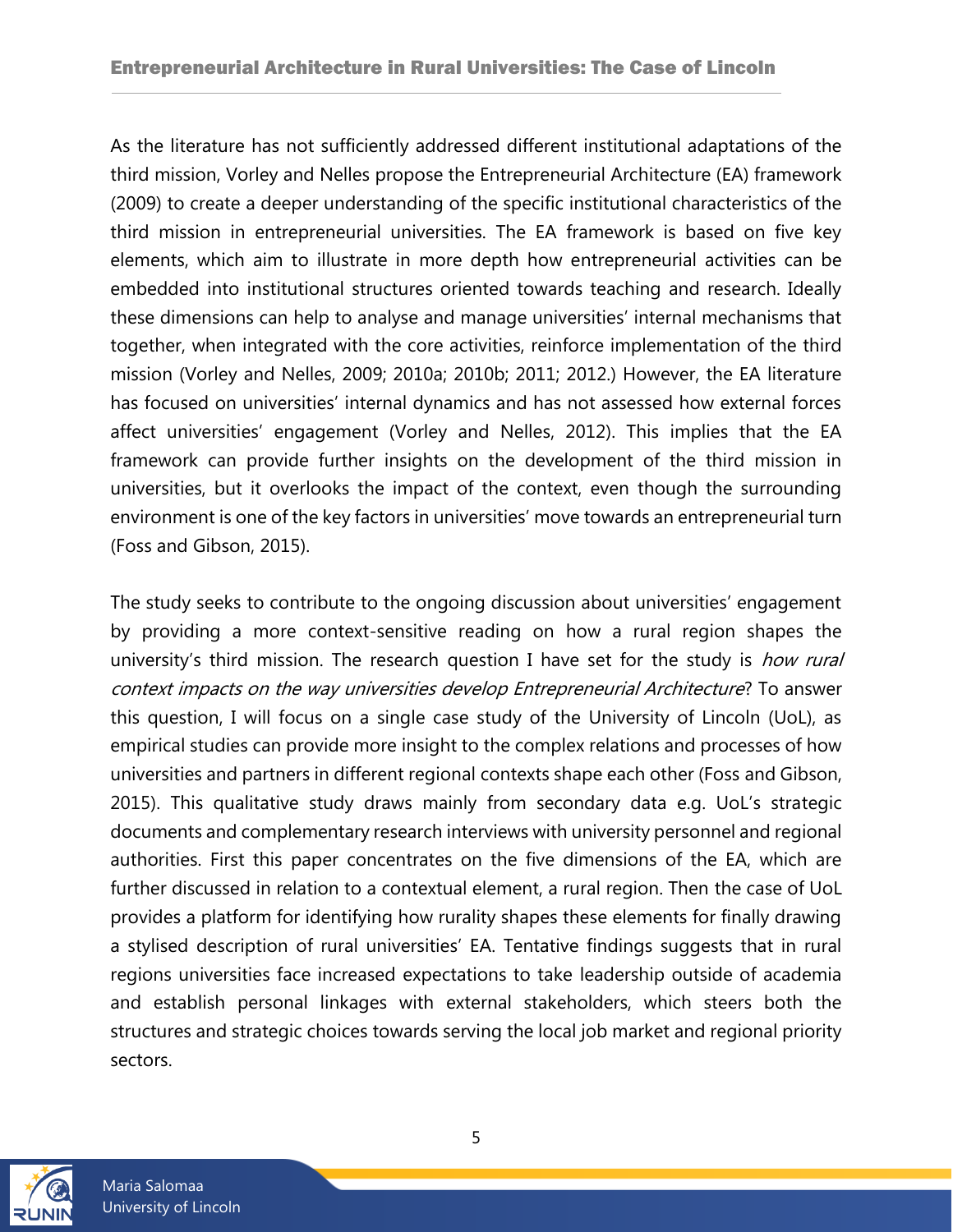### <span id="page-5-0"></span>2. Understanding the third mission in a rural region

This section first discusses how Entrepreneurial Architecture can provide a means to conceptualise universities' entrepreneurial behaviour and provides an overview on the different elements of the EA (2.1). Then the EA framework is further elaborated to include a contextual element (2.2), which is finally discussed in relation to the predicted effects of a rural context on EA (2.3) in order to operationalise the research question, and to study the extent to which the impact of rurality could be identified in practice.

#### <span id="page-5-1"></span>2.1. From Entrepreneurial University to Entrepreneurial Architecture

The "entrepreneurial turn" has become part of universities' third mission integrated into teaching and research (Vorley and Nelles, 2010a; 2010b; 2011; 2012); the expectation is that an 'entrepreneurial university' is able to embed economic and social development in their core functions, combining research, teaching and knowledge exchange so that each academic mission enhances the other (Etzkowitz 2013; Etzkowitz and Kloften 2015). Thus, an entrepreneurial university seeks to balance a variety of external demands with institutional responses while safeguarding its academic excellence (Clark, 1998). This can be complicated because universities are increasingly expected to address regional issues, and at the same time, they are affected by agendas of different stakeholders (Stensaker and Benner, 2013; Charles et al., 2014). However, universities have a limited capability to respond to external demands, especially in the traditional academic infrastructure (Clark, 1998), which draws attention to the development of institutionalised mechanisms to implement regional engagement. One approach that addresses this complex issue and provides a theoretical framework to analyse the different ways entrepreneurial universities can embed regional engagement in their organisational structures, is the "Entrepreneurial Architecture" framework conceptualised by Vorley and Nelles (2009). The EA framework is based on five interrelated dimensions: structures, systems, leadership, strategies and culture (see **Table 1**). Building on these dimensions the framework can help to produce a wider understanding on how the university has integrated third stream activities with its core missions on an institutional level (Vorley and Nelles, 2010a; 2010b; 2011.)

In the EA framework the *structure* refers to entrepreneurial infrastructure, such as technology transfer offices, incubators, technology parks and business portals (Vorley and Nelles 2010a; 2011), which are the most visible expression of the university's engagement (2012). However, the structures cannot be separated from the university's attitudes



Maria Salomaa University of Lincoln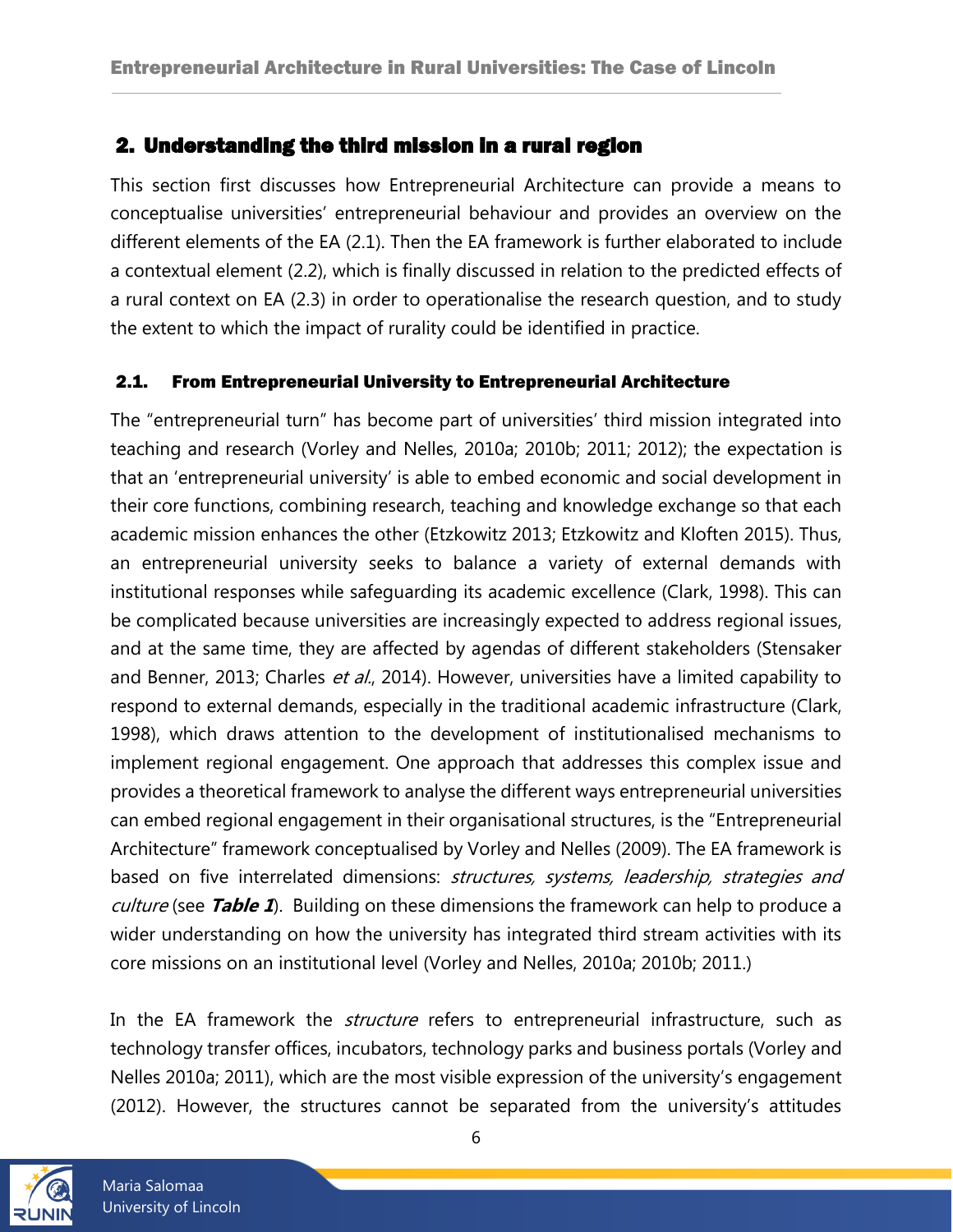towards entrepreneurship (*leadership & culture*) nor from the specific features of the surrounding region (Foss and Gibson, 2015). They should also be integrated with *systems* supporting engagement activities (Vorley and Nelles, 2012), which suggests that external factors, a particular context, partly steers establishment of these structures.

Implementation of the third mission requires activities that reach outside of academia (Foss and Gibson, 2015): systems, such as university's networks of communication and configuration linkages between structures and departments (Vorley and Nelles, 2010a; 2011). The *leadership* dimension in EA refers to the qualification and orientation of key leaders towards the third mission (Vorley and Nelles, 2010a; 2011). It includes both formal and informal opinion leaders from within the university having influence in and outside of academia. The engagement is usually more associated with leaders' personal characters than institutional identity (Foss and Gibson, 2015).

Strategy reveals the institutional goals, internally determined formal incentive structures, which are elaborated in planning documents (Vorley and Nelles, 2010a; 2011). The growing diversity of partnerships (systems) makes universities more integrated with society, which demands more from the management *(leadership)* so that HEIs do not become overburdened by the claims of the stakeholders (Jongbloed et al., 2008). Hence creating a sustainable strategy can be a concrete tool to speed up the university's entrepreneurial turn and facilitate balancing between academic goals and regional needs.

Culture reflects institutional, departmental and individual attitudes and norms towards the third-stream activities (Vorley and Nelles, 2010a; 2011), which are somewhat challenging to assess. However, Vorley and Nelles emphasize the importance of a strong entrepreneurial culture in ensuring the efficiency of other dimensions of the framework (2012). Culture is heavily interrelated with all five dimensions, but especially with leadership, systems and strategy (Foss and Gibson, 2015). Therefore, it can be assessed through these three dimensions and the overall success of the university's regional engagement.

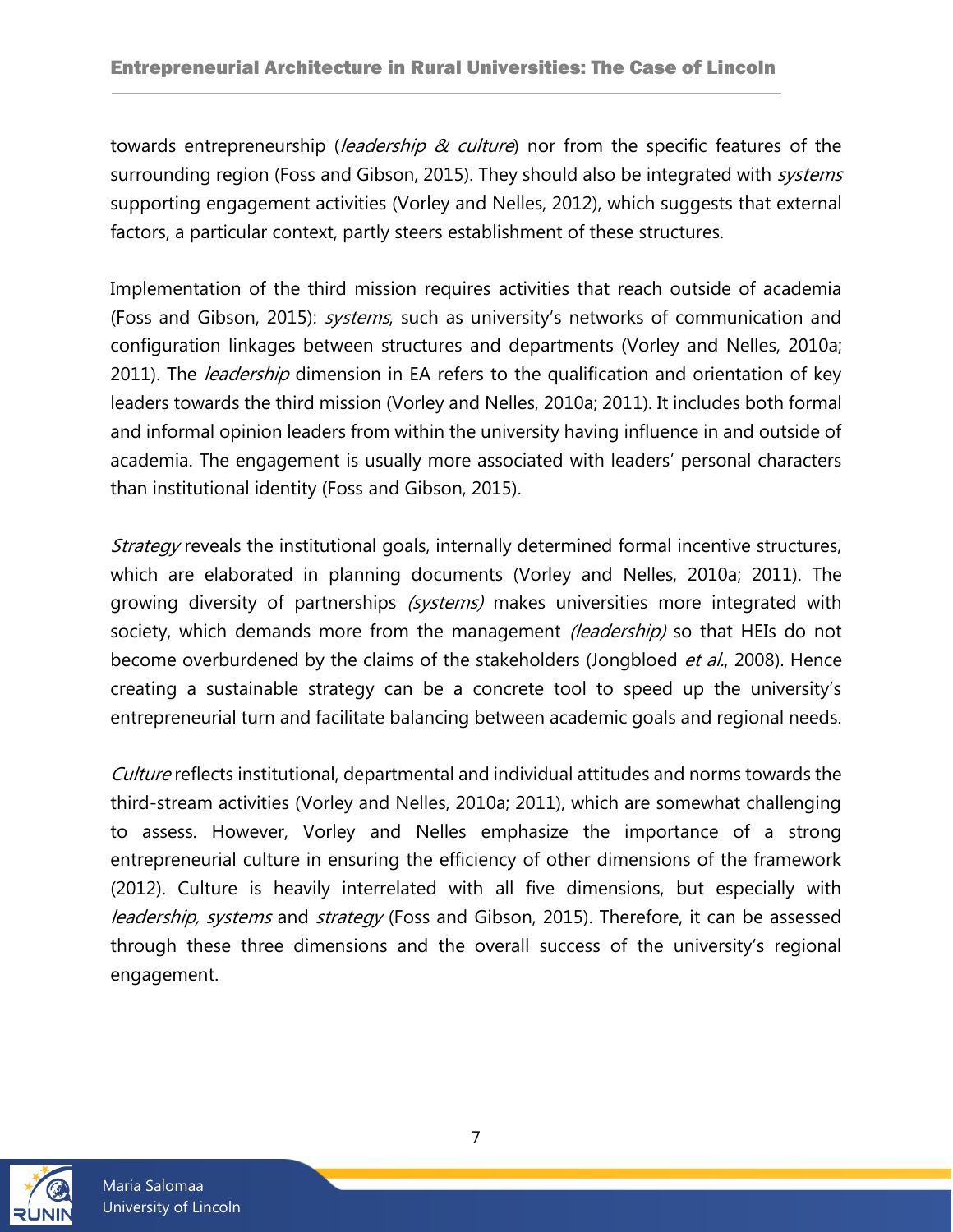<span id="page-7-1"></span>**Table 1.** Five elements of Entrepreneurial Architecture, their operationalization and regional dimensions

Source: Own elaboration after Vorley and Nelles (2009).

| <b>EA Element</b> | <b>Operationalization</b>                                                                                                                                                                                              | <b>Regional dimensions</b>                                                                                                   |
|-------------------|------------------------------------------------------------------------------------------------------------------------------------------------------------------------------------------------------------------------|------------------------------------------------------------------------------------------------------------------------------|
| <b>Structure</b>  | Entrepreneurial infrastructure:<br>TTOs, incubators, tech parks,<br>business portals                                                                                                                                   | Collaboration with local knowledge<br>institutions, working with surrounding<br>business environment                         |
| <b>System</b>     | Networks of communication and<br>configuration linkages between<br>structures and departments                                                                                                                          | Engagement and links with key<br>regional stakeholders, institutional<br>mechanisms to support<br>entrepreneurial activities |
| Leadership        | Qualification and orientation of<br>key leaders toward the Third<br>Mission                                                                                                                                            | Leaders' formal and informal regional<br>engagement in and outside of<br>academia                                            |
| <b>Strategy</b>   | Institutional goals elaborated in<br>planning documents: internally<br>determined formal incentive<br>structures                                                                                                       | Strategic initiatives to respond to<br>regional needs                                                                        |
| <b>Culture</b>    | Institutional, departmental and<br>individual attitudes and norms<br>towards the third stream: links<br>with leaderships, systems and<br>strategy and overall success of<br>the implementation of the third<br>mission | Environmental context affecting<br>individuals' attitudes towards<br>entrepreneurship                                        |

#### <span id="page-7-0"></span>2.2. Context – the missing dimension of the EA framework?

The impact of the regional and national context cannot be overlooked in the university's path towards the entrepreneurial turn (Sotarauta and Kosonen, 2003). Universities are not able to drive economic change alone as the socioeconomic conditions of the region influence its general ability to absorb knowledge. Therefore, their role in regional development is dependent on local factors such as employment opportunities,

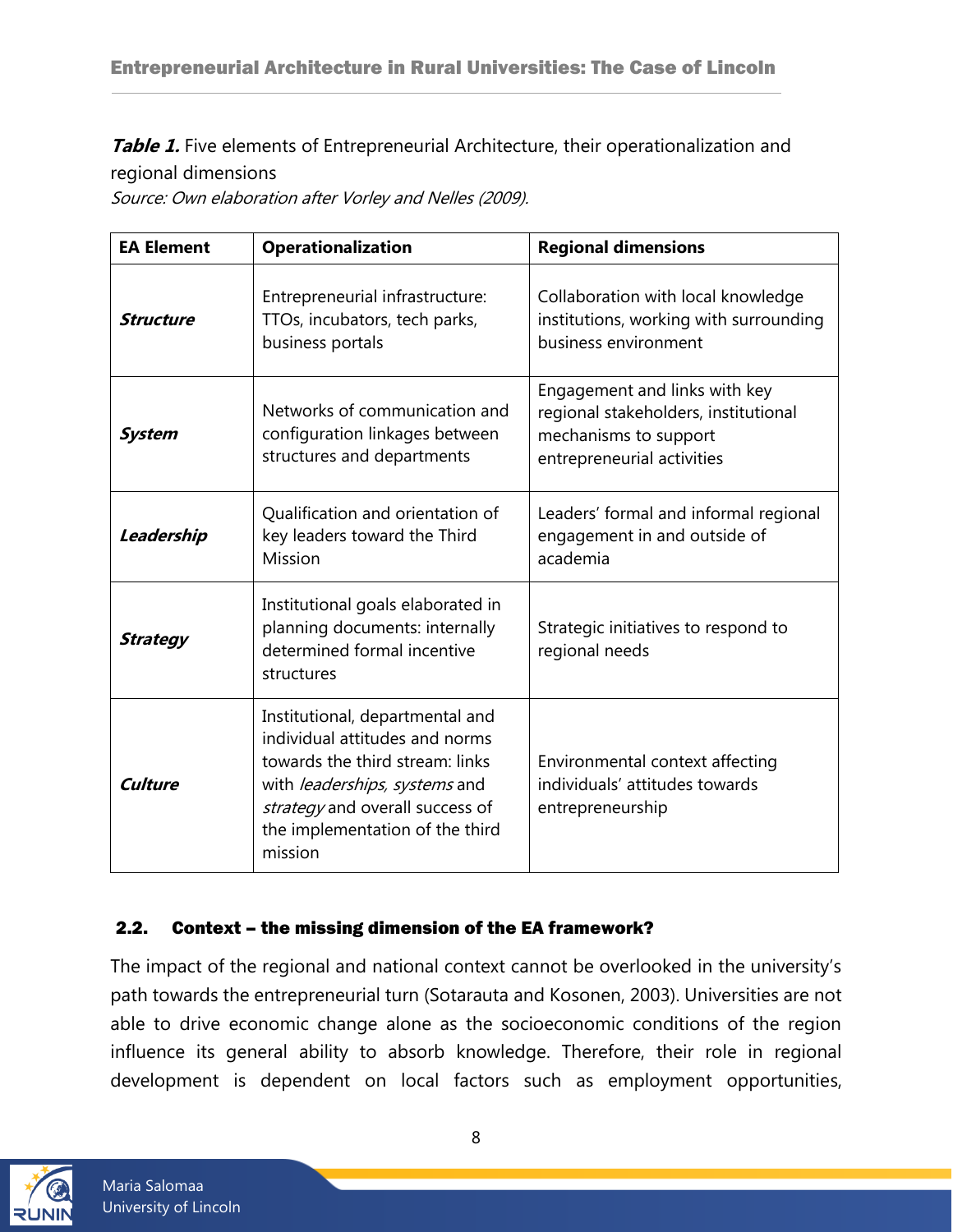government funding, cultural and historic aspects of the region. (Breznitz and Feldman, 2012.) As previous studies state, proximity is inevitably one of the features determining whom universities engage with (OECD, 1982), but finding synergies with specific local conditions and institutional responses is problematic (Benneworth et al., 2016b). Despite these potential limitations and challenges, context can be considered to be the key determinant of the speed and success of a university's entrepreneurial turn (Foss and Gibson, 2015), though a particular context alone does not determine if the university is capable of becoming entrepreneurial.

The five elements of the EA framework refer to internal dimensions of the university. They do not explicitly take into account how external context impacts on the EA. The elements are overlapping, rather loosely defined and operationalised, especially culture, which is strongly linked with the university's *context* (Foss and Gibson, 2015), a potential sixth element of the EA framework. If context is considered to be the leading dimension, as suggested by Foss and Gibson (2015), the organisation's internal architecture is partly built as a response to external demands. A particular context has impact on the culture, either increasing or decreasing the motivation and need for the university's contribution to regional engagement. It also determines what kind of systems – and with whom - can be established outside of academia. This, in turn affects how leaders steer strategies and structures supporting the entrepreneurial turn. For example, a higher demand for local knowledge transfer may encourage development of a central controlling engagement point and contribute to entrepreneurial culture by engaging more academics in different projects and development programmes (see **Table 2**). So, in order to comprehend a particular university's efforts to build EA, we also have to develop an understanding of the surrounding region.



<span id="page-8-0"></span>9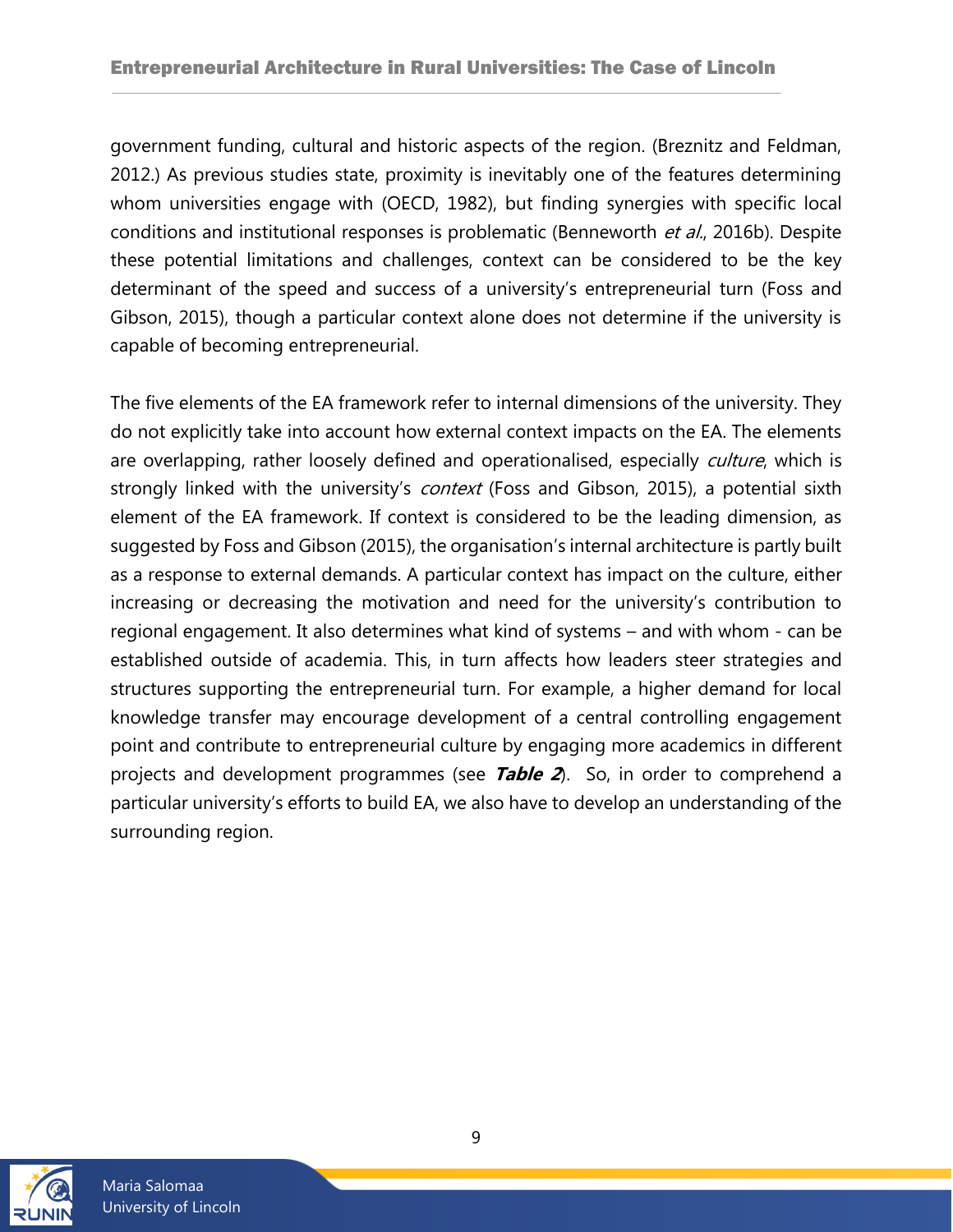#### Table 2. Context's hypothetic impact on the university's EA Source: Own elaboration.

| <b>EA Element</b> | <b>Operationalization</b>                                                                                                 | <b>Regional dimension</b>                                                                                                                   | Hypothetic impact(s) of<br>the local context on EA                                                                                                                                                                                                                          |
|-------------------|---------------------------------------------------------------------------------------------------------------------------|---------------------------------------------------------------------------------------------------------------------------------------------|-----------------------------------------------------------------------------------------------------------------------------------------------------------------------------------------------------------------------------------------------------------------------------|
| <b>Structure</b>  | Entrepreneurial<br>infrastructure: TTOs,<br>incubators, tech<br>parks, business<br>portals                                | Collaboration with<br>local knowledge<br>institutions, working<br>with surrounding<br>business<br>environment                               | Higher demand for<br>university knowledge<br>encourages development of<br>central controlling<br>engagement point for<br>managing and coordinating<br>projects and collaboration<br>initiatives                                                                             |
| <b>System</b>     | Networks of<br>communication and<br>configuration<br>linkages between<br>structures and<br>departments                    | Engagement and<br>links with key<br>regional<br>stakeholders,<br>institutional<br>mechanisms to<br>support<br>entrepreneurial<br>activities | Active engagement with<br>local stakeholders may lead<br>to a large number of formal<br>and informal collaboration<br>networks outside of<br>academia; The volume and<br>quality of local stakeholders<br>define the need and<br>potential success of these<br>partnerships |
| Leadership        | Qualification and<br>orientation of key<br>leaders toward the<br><b>Third Mission</b>                                     | Leaders' formal and<br>informal regional<br>engagement in and<br>outside of academia                                                        | Increased expectations for<br>university's input within the<br>region widens the scope of<br>traditional academic<br>leadership                                                                                                                                             |
| <b>Strategy</b>   | Institutional goals<br>elaborated in<br>planning<br>documents:<br>internally<br>determined formal<br>incentive structures | Strategic initiatives<br>to respond to<br>regional needs                                                                                    | The strategic choices may<br>be heavily steered by the<br>regional priorities and local<br>job market, especially when<br>local stakeholders are<br>represented on the<br>university's governing body                                                                       |
| <b>Culture</b>    | Institutional,<br>departmental and<br>individual attitudes<br>and norms towards<br>the third stream                       | Environmental<br>context affecting<br>individuals' attitudes<br>towards<br>entrepreneurship                                                 | Vibrant environment<br>supports individual<br>academics' engagement<br>with businesses and other<br>stakeholders                                                                                                                                                            |

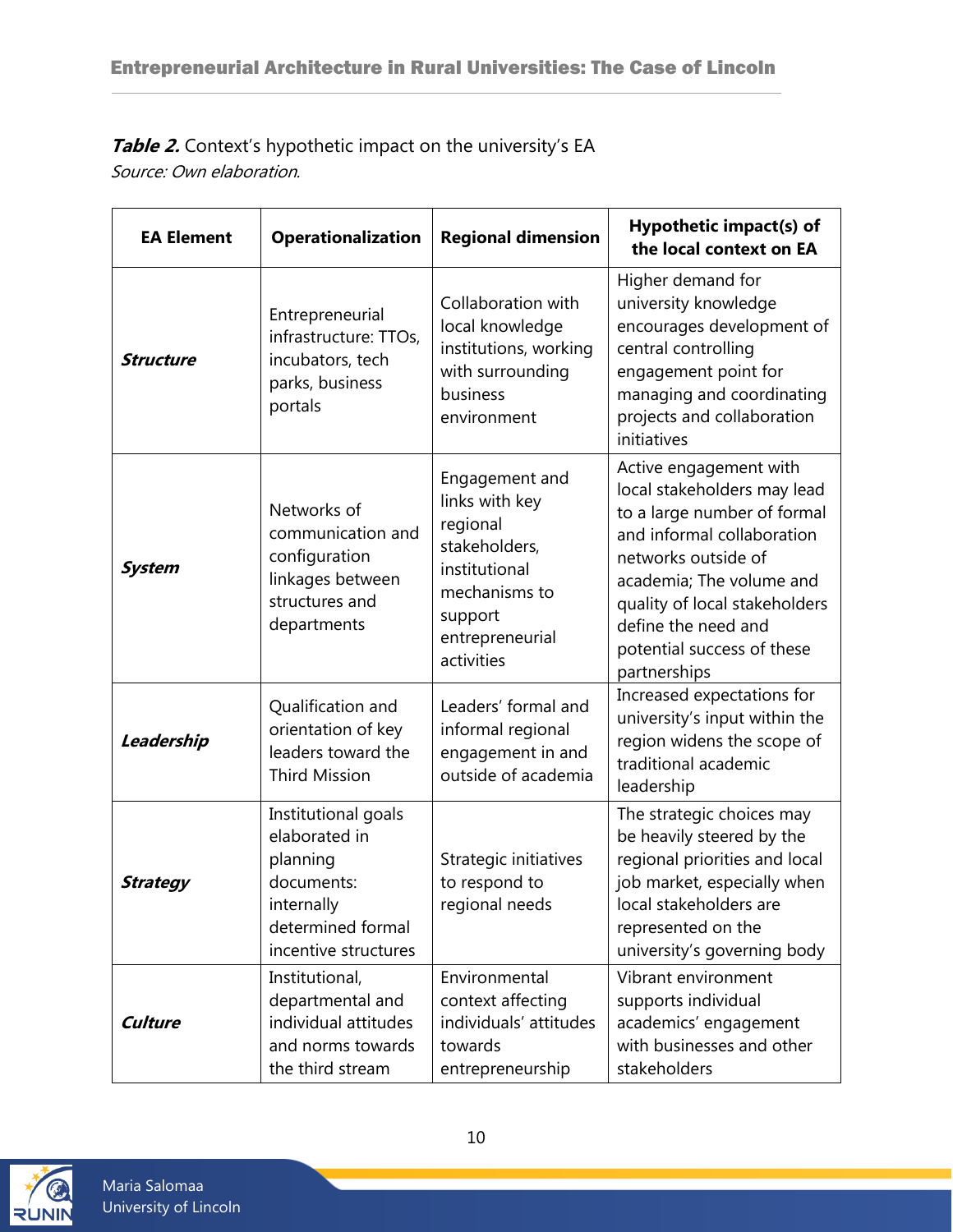## <span id="page-10-0"></span>2.3. Entrepreneurial architectures in less munificent contexts: the case of rural universities

Typically establishing entrepreneurial activities is more challenging for rural universities. They have to deal with a diverse economic base, lower skills level, geographical remoteness (Charles, 2016) and weaker entrepreneurial traditions (Foss and Ofdatel, 2015), all of which have significant impact on institutions' EA (see **Table 3**). The other regional key players may have a limited capacity to absorb knowledge (Breznitz and Feldman, 2012), which decreases the need for enterprise support services and narrows down the number of potential external R&D partnerships. Rural universities, typically being smaller branch campuses, also struggle to respond to the regional expectations often based on the capacity of full-range universities. Thus, rural campuses contribute to regional development primarily by increasing skills levels by offering local access to higher education and responding to regional educational needs (Charles, 2016). This implies that rural universities' strategic choices are employer-led and largely based on regional priority sectors. However, the local educational needs can be somewhat generic and therefore problematic to address with a limited curriculum (Charles, 2016).

Rural universities are expected to invest in research fields that are beneficial to local industries, but the capacity of smaller, specialised campuses to do so is somewhat limited. Some rural campuses fail to meet both expectations; either they cannot respond the educational needs or are unable to create true collaboration with local industries. (Charles, 2016.) They also tend to create more networks in disciplines that are relevant in regional and industry needs. In some cases, this narrows down the third mission simply to supplying graduates to the local job market.

Previous case studies from Norway<sup>1</sup> highlight, that in small towns people are known: this narrows down the distance between academics, business leaders and public authorities. The close public-private partnerships in rural regions "get things done", but do not foster thinking outside of the box as a small group of people end up having a lot of influence (Foss and Gibson, 2015) - at the same time, a majority of university personnel are excluded from engagement activities. Taking these barriers into account, there is a need to deepen the understanding of how rural universities can successfully support and implement third mission.

<span id="page-10-1"></span><sup>&</sup>lt;sup>1</sup> University of Stavanger (Oftedal and Iakovlea, 2015); University of Tromsø (Oftedal and Foss, 2015).

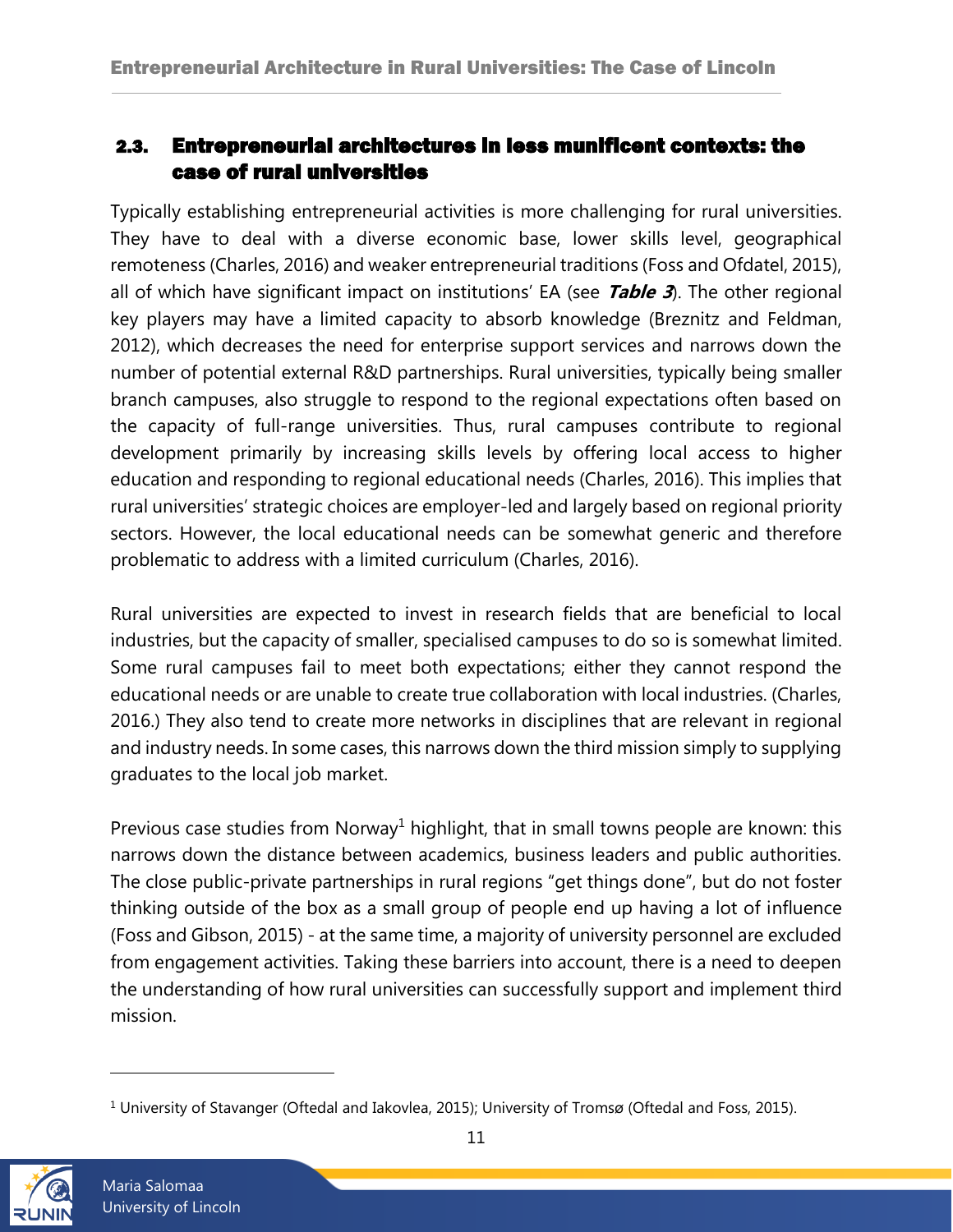# **Table 3.** Predicted effect of rural context on EA

Source: Own elaboration.

| <b>EA Element</b> | <b>Operationalization</b>                                                                                              | Regional<br>dimension                                                                                                                       | <b>Predicted effect of rural</b><br>context on EA                                                                                                                                                                |
|-------------------|------------------------------------------------------------------------------------------------------------------------|---------------------------------------------------------------------------------------------------------------------------------------------|------------------------------------------------------------------------------------------------------------------------------------------------------------------------------------------------------------------|
| <b>Structure</b>  | Entrepreneurial<br>infrastructure: TTOs,<br>incubators, tech<br>parks, business<br>portals                             | Collaboration with<br>local knowledge<br>institutions,<br>working with<br>surrounding<br>business<br>environment                            | Regional partners have a<br>limited capacity to absorb<br>knowledge which<br>diminishes the need for<br>knowledge transfer and<br>establishment of business<br>support structures                                |
| <b>System</b>     | Networks of<br>communication and<br>configuration<br>linkages between<br>structures and<br>departments                 | Engagement and<br>links with key<br>regional<br>stakeholders,<br>institutional<br>mechanisms to<br>support<br>entrepreneurial<br>activities | Less large-scale business<br>collaboration; A little<br>distance between<br>academia and public<br>sector; A small number of<br>people have a lot of<br>influence in different<br>networks                       |
| Leadership        | Qualification and<br>orientation of key<br>leaders toward the<br><b>Third Mission</b>                                  | Leaders' formal and<br>informal regional<br>engagement in and<br>outside of<br>academia                                                     | High expectations for<br>universities to take<br>leadership in the absence<br>of other regional<br>knowledge organisations                                                                                       |
| <b>Strategy</b>   | Institutional goals<br>elaborated in<br>planning documents:<br>internally<br>determined formal<br>incentive structures | Strategic initiatives<br>to respond to<br>regional needs                                                                                    | A restricted capacity to<br>address regional needs in<br>both education and<br>research; Employer-led<br>strategies built on regional<br>priorities                                                              |
| <b>Culture</b>    | Institutional,<br>departmental and<br>individual attitudes<br>and norms towards<br>the third stream                    | Environmental<br>context affecting<br>individuals'<br>attitudes towards<br>entrepreneurship                                                 | Less demand and<br>opportunities to initiate<br>entrepreneurial activities;<br><b>Traditional academic</b><br>culture oriented towards<br>teaching activities to<br>produce graduated to the<br>local job market |

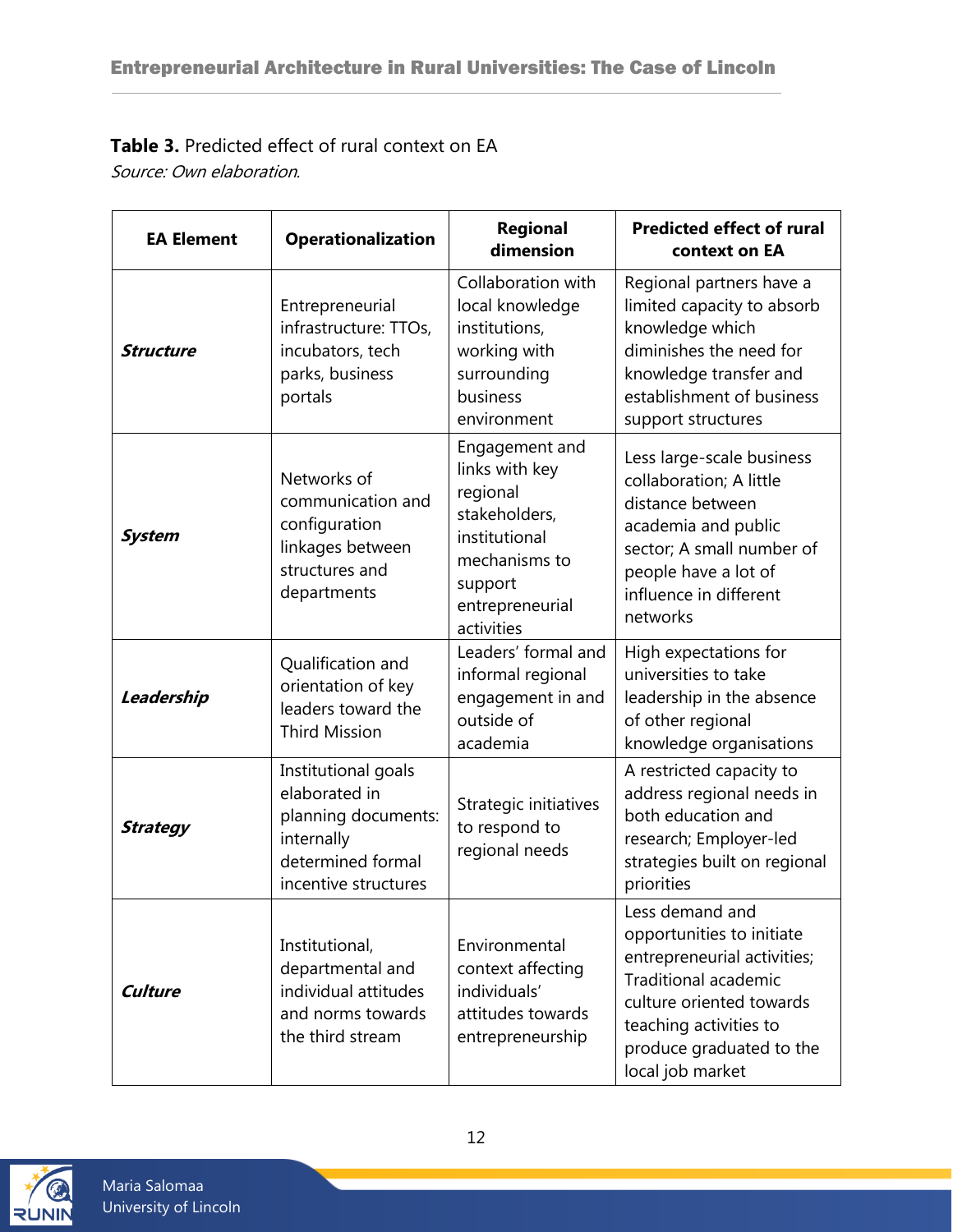## <span id="page-12-0"></span>3. Setting the scene

#### <span id="page-12-1"></span>3.1. Methodology

This is an exploratory study seeking to answer how rural context impacts on the way universities develop their Entrepreneurial Architecture. The analysis is based on the conceptual framework, discussed in the previous section, which presents the predicted effect of rurality on university's EA. The research approach is hermeneutic, aiming to create a deeper understanding on how the phenomena appears in a particular case. A single case study was chosen to explore the impact of a rurality on the university's EA, because case studies specifically emphasise understanding of the *context* (Saunders et al., 2016). The University of Lincoln (UoL) serves as an extreme example to illustrate how a university can build institutional mechanisms to initiate structured engagement in a rural region. First established in 1996 as a small branch campus, UoL has expanded rapidly. It is still a rather young university that has experienced high expectations to support regional development. Thus, UoL matches the characteristics of typical engaged universities, which are described to be "single, relatively large university located in peripheral regions" lagging behind the socio-economic development of core metropolitan regions (Boucher et al., 2003, p. 985).

The EA framework assesses different internal aspects of university organisation. Examination of its five conceptual elements for producing a stylised reading of the rural university's EA requires access to sufficient and multiple sources of information. To understand how the rural context has shaped EA in the case of UoL, I have collected a mixed data set; regional policy documents, key reports and strategies highlighting the university's entrepreneurial dimensions, namely to assess UoL's entrepreneurial systems, structures and strategy. The documents include UoL's strategy for 2016-2021, a recent impact study, regional policies and websites of innovation support networks in the area. These documents were also utilised when analysing the organisational *culture* and leadership, which are more complex dimensions to assess as they reflect institutional and individual attitudes towards entrepreneurship.

In addition, I conducted six additional semi-structured research interviews with UoL's Research and Enterprise personnel, senior management and regional authorities working with local economy and innovation in May and September 2017 and April 2018. The length of the interviews varied from 40 minutes to 1 hour, and the choice of interviewees was based on their positions as they all focus on regional development. Their experience of



Maria Salomaa University of Lincoln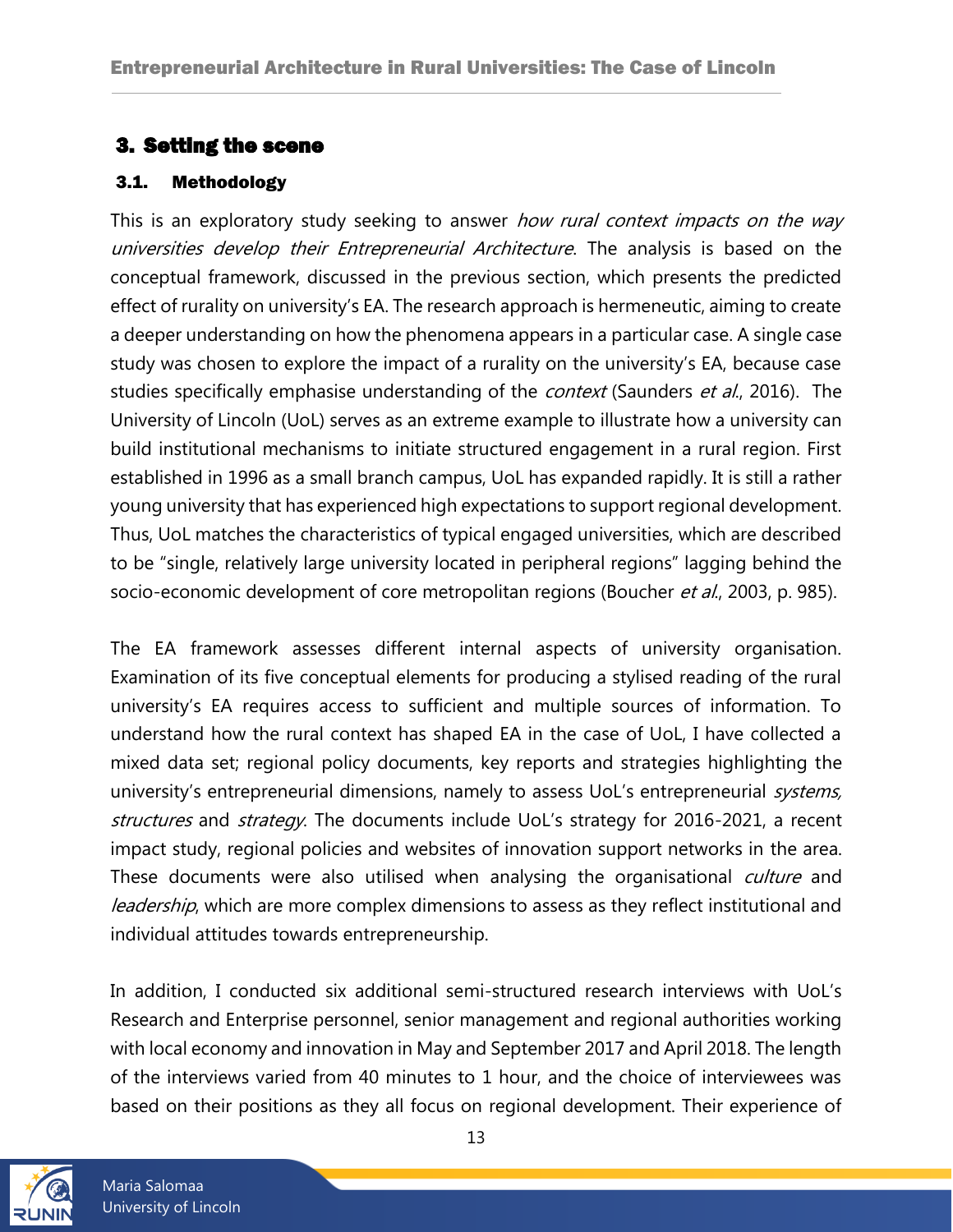long-term collaboration between UoL and the County Council was essential not only for assessing collaboration (*systems*) and entrepreneurial attitudes (*leadership & culture*), but also in reflecting the different ways in which UoL is engaged with the s region (*context)*. The interviews were recorded and transcribed. The most meaningful material regarding the research question and conceptual construct of the predicted effect of rural context on EA was retrieved with a thick description (Geertz, 1973; Denzin, 1989) to finally collate a stylised description of how a rural context impacts universities' Entrepreneurial Architecture.

#### <span id="page-13-0"></span>3.2. Case study overview

Lincolnshire is a widely rural region, struggling with a lower skills-base and a diverse economic, social and environmental base (UUK, 2001). Being dominated by very small businesses, its key sectors are Agri-Food, manufacturing and tourism. In addition, the city of Lincoln aims to grow in retail and business services sector together with local universities joint-ventures, such as Lincolnshire Science and Innovation Park (Lincolnshire, 2016). The establishment of a new university in Lincoln was a result of a common political will, and its very presence was estimated to be beneficial for the region. Not typically for rural HEIs, it expanded rather quickly from a branch campus to a full-range university (UoL, 2010), aiming to become more research-oriented institution rather than merely a vocational institution responding to the needs of local job market.

UoL is an interesting case for assessing how the rural context has affected its Entrepreneurial Architecture: it has developed a set of mechanisms to support the regional economy and tried to address the problem related to retaining graduates with a number of graduate entrepreneurship services (Regeneris Consulting, 2017). UoL's regional role is described as two-fold: it is both creating the need for business support and providing the services. The establishment of these support activities and large-scale collaborative initiatives, e.g. the Lincoln Science and Innovation Park, is seen as a way to attract more companies to the region, though the activities are mostly located in the Lincoln area. These efforts to build entrepreneurial activities have also been noted on a national level<sup>2</sup>; they are identified and further examined within the EA framework in the following section.

 $2$  E.g. Three shortlist nominations of the Times Higher Education "Entrepreneurial University of the Year" <http://ncee.org.uk/20162017-2/> 30th January 2018.

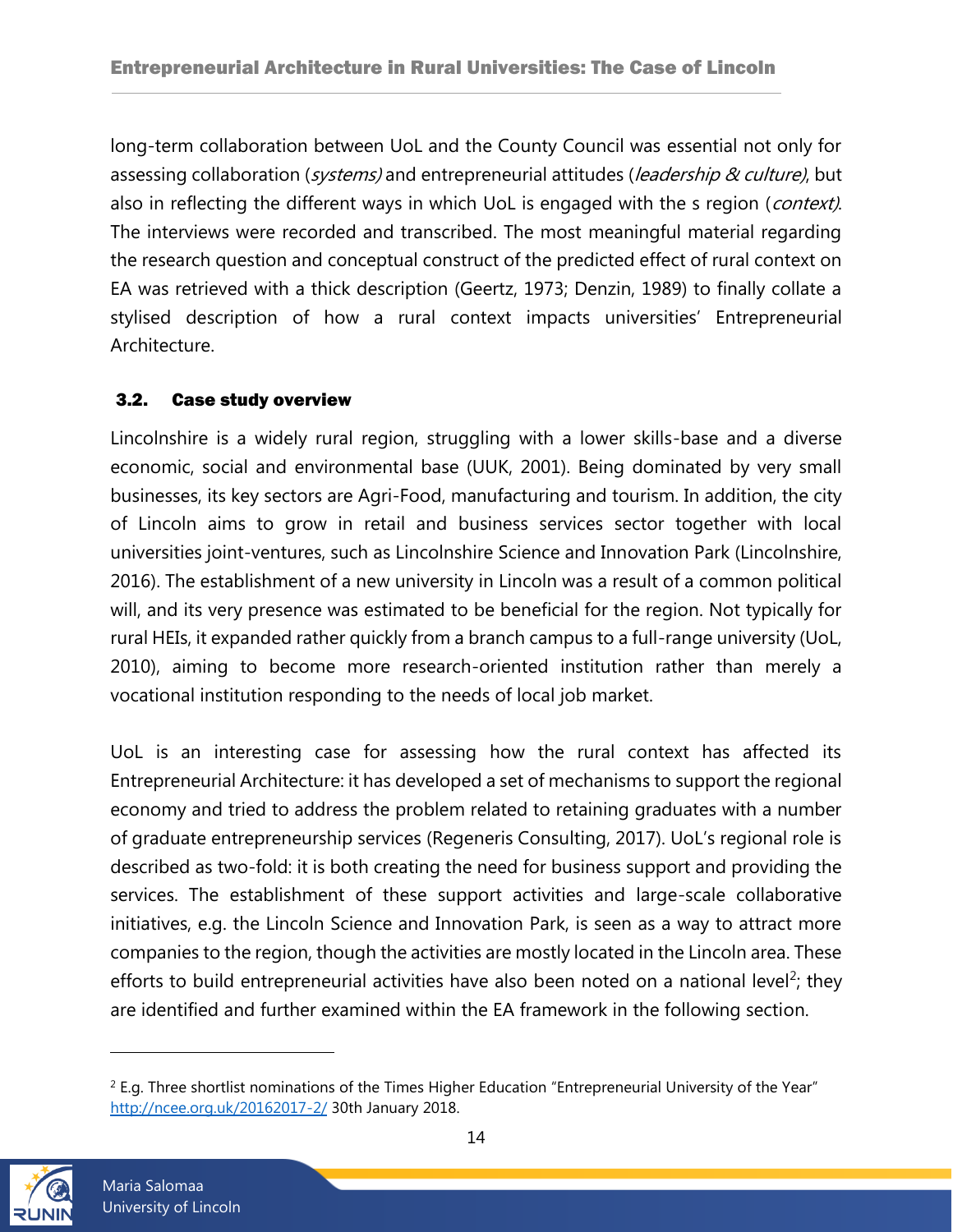## <span id="page-14-0"></span>4. The case of Lincoln

This section discusses the Entrepreneurial Architecture of the case university UoL (4.1.), followed by a stylised narrative on UoL's engagement activities through the five key concepts of the EA framework in relation to the specific features of a rural context (4.2).

#### <span id="page-14-1"></span>4.1. Entrepreneurial Architecture in the University of Lincoln

**STRUCTURES:** UoL's efforts to implement the third mission are most identifiable through its range of activities to support local businesses and student entrepreneurship beyond 'traditional' academic infrastructure. The activities have resulted in establishing more structured engagement mechanisms, including the incubation centre **Sparkhouse**. Established in 2002 by Lincolnshire County Council, it mostly provided entrepreneur services to students and graduates, especially in the field of arts and creative industries. In 2004, Sparkhouse became part of the UoL, and expanded its focus to external partners, namely local start-ups and SMEs.

UoL currently runs the City Council's innovation centre, **Think Tank**, under a 5-year management contract. Think Tank seeks to support innovative businesses with highgrowth ambitions, and it is partially used to accommodate academic activities. Sparkhouse and Think Tank have together supported over 400 businesses and facilitated the creation of 433 new jobs (Regeneris Consulting, 2017). The third key structure to support large-scale innovation and R&D activities is UoL's newly established **Lincoln Science and Innovation Park**, which is a joint venture with the Lincolnshire Co-operative Society, which also owns the land. In addition, there are individual initiatives and externally funded projects to support engagement.

**SYSTEMS:** The University of Lincoln works in close collaboration with various regional stakeholders, including local authorities and businesses. The strongest partnership is with the Lincolnshire County Council. They collaborate regularly through meetings and projects, but there are no formal networks or partnerships despite the management contract of Think Tank and the joint-initiative Science and Innovation Park. As the interviewees described, the collaboration has remained rather "organic" as it relies more on personal connections.

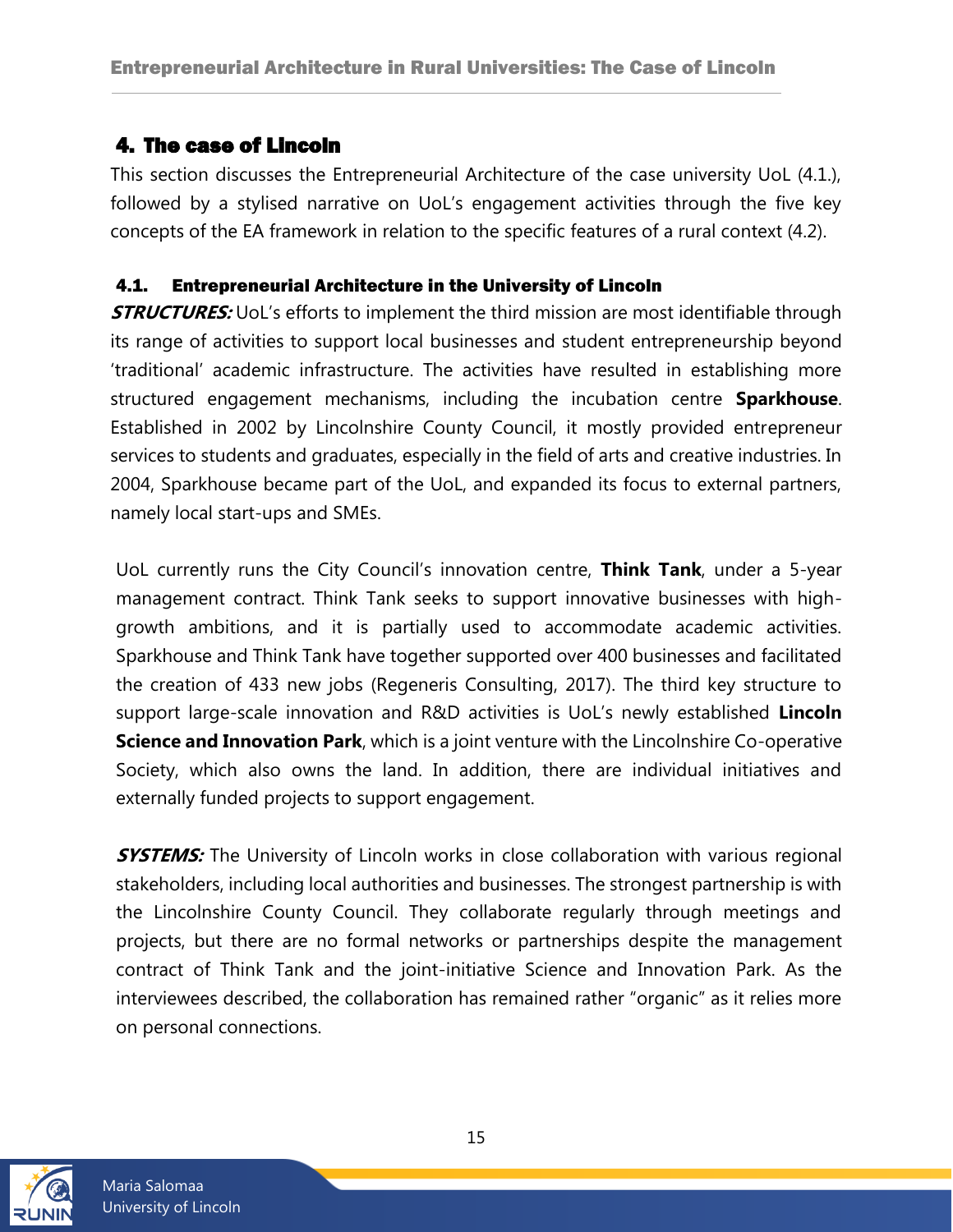UoL's active role in regional networks was emphasized in all interviews. Strategic partnerships have also led to structural changes; the most successful of these partnerships, long-term collaboration between UoL and Siemens Industrial Turbomachinery Ltd, enabled the opening of a purpose-built engineering school in 2011 - the first one in the UK for the past 25 years (GLLEP, 2016). UoL takes part in local business support networks (Greater Lincolnshire Local Enterprise Partnership, GGLEP) and regional partnerships (e.g. Midlands Engine<sup>3</sup>). UoL has facilitated identifying local gaps hindering economic growth, such as insufficient access to local investment, and it has resulted in new mechanisms to enable co-operation between businesses and local investors, such as Lincoln Investment Network (LIN).

The strategic engagement is largely concentrated on mobilising high-level infrastructure initiatives which creates a systemic gap with the coordination of individual academics. Despite many collaboration linkages outside of academia, the interviewees indicated that UoL's internal mechanisms do not support developing external links on lower levels of the organisation, and that engagement relies on individual academics' efforts. Excluding the successful Siemens collaboration, UoL's business support mechanisms tend to fall outside of the traditional academic infrastructure and there have not been very clear internal linkages between the Research and Enterprise unit and schools and colleges.

**LEADERSHIP:** UoL's staff across the organisation is claimed to be well connected, e.g. some of the personnel are jointly employed by the UoL and GLLEP to facilitate knowledge transfer (Regeneris Consulting, 2017) and the Lincoln International Business School (LIBS) has recently launched LIBS Connect, a series of networking events to bring together academics and local business community<sup>4</sup>. This connectivity implies that UoL aims to play a role as an opinion leader outside academia.

As the interviewees repeated, the top management is committed to regional development, though the general engagement is "very much contained within the VC" (UoL, staff). The DVCs of external relations and R&I being more concentrated on research

<sup>4</sup> <https://www.lincoln.ac.uk/home/lbs/executivedevelopment/libsconnect/> July 28th 2018.



<sup>&</sup>lt;sup>3</sup> A Government-driven initiative partnership of region's 11 LEP areas, businesses, universities, local authorities and other stakeholders launched in 2015 (Midlands Engine 2016).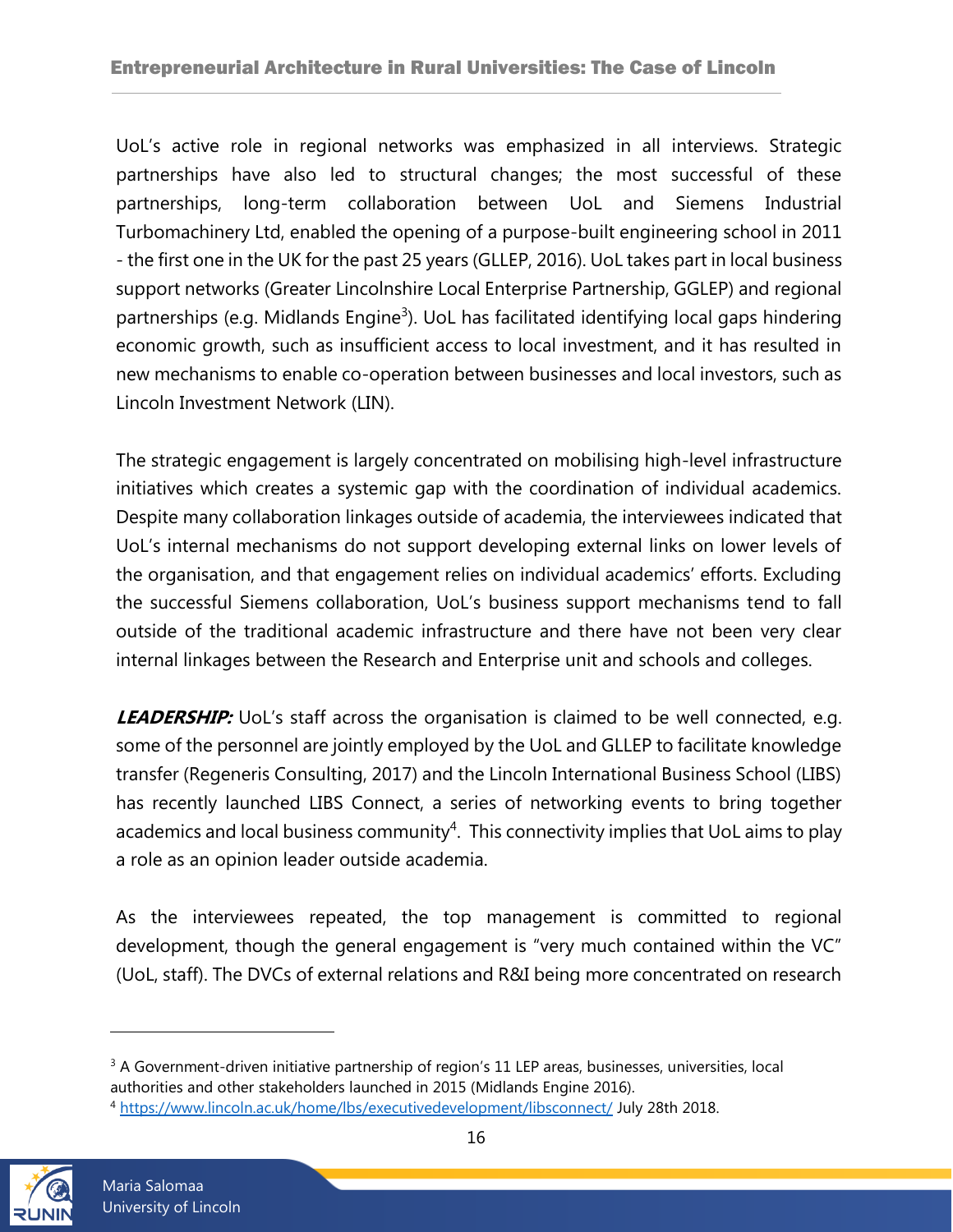activities, the interviewees disclosed the issue of lack of lower level leadership in the area. All data emphasised that the VC, recently awarded for her "services to higher education<sup>5</sup>", is indeed the one who provides a strong leadership in engagement activities, whereas middle managers or Research and Enterprise unit do not sufficiently focus on leading engagement within the organisation.

**STRATEGY:** UoL's strategy for 2016-2021 states that the university seeks to conduct "research with impact", aligning the research agenda with local and economic priorities, especially in Personalised Health, Agri-Food Technology, Creativity, Digital Arts and Archivy and Rural Communities (UoL Strategic Plan 2016-2021, p.14), which are also the key sectors of Lincolnshire's Strategic Economic Plan (2016): "We rely entirely on the LEP sectors, which you know, but we could work with any business. But we will focus on the priority sectors." (UoL, staff)

According to the strategic plan UoL aims to generate more employer-led curricula to serve better the local job market, which demonstrates how the university can contribute to regional economic growth by providing graduates and facilitating knowledge transfer. One idea that is mentioned in the strategy is that of the living laboratory, conducting research that contributes to addressing local challenges, but also seeking to create a wider global contribution (UoL Strategic Plan 2016-2021). However, the strategic aims to strive for entrepreneurial activities are focused mostly on supporting student entrepreneurship with placements, mobility schemes and start-ups, and the Strategic Plan does not specify UoL's internal goals to promote a "culture of enterprise and innovation" (Ibid., p. 5) within the other levels of the organisation. Currently, the internal mechanisms do not explicitly support regional development; for example, the workload model emphasises teaching, research and administration tasks whereas enterprise was described as a rather recent and rarely used add-on.

**CULTURE:** Despite UoL's wide range of activities supporting entrepreneurial activities (structures) and the VCs personal engagement to regional development (leadership), its dominant culture was described to be rather "conventional" (Uol, staff) and focused on teaching. Also, UoL's *strategy* is mostly concentrated on enhancing teaching activities,

<sup>5</sup> <http://www.lincoln.ac.uk/news/2018/05/1461.asp> May 19th 2018.

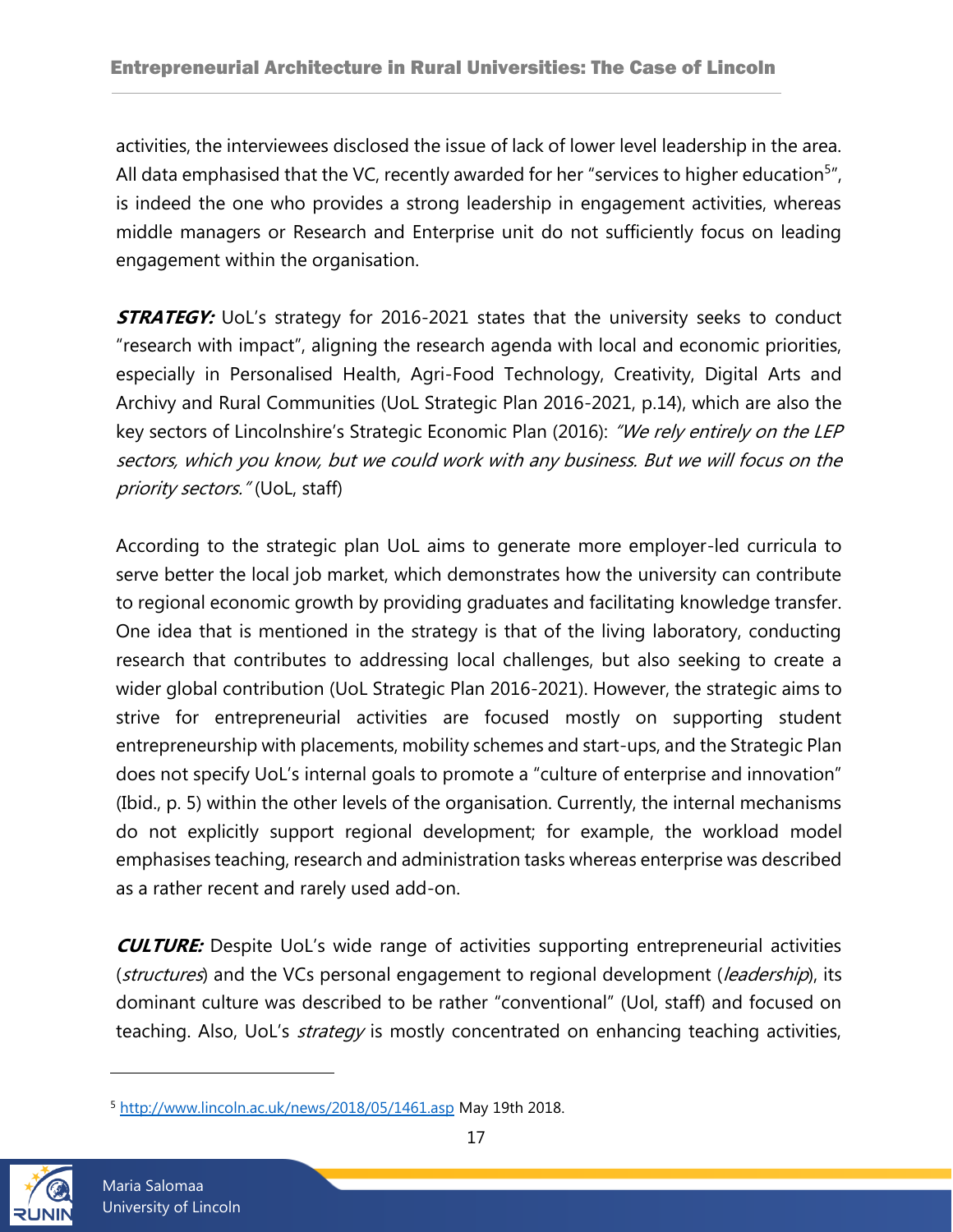supporting graduate entrepreneurship and building research on local priority sectors, though it sets a goal to "be entrepreneurial in our activities and practice across the whole institution" (UoL Strategic Plan 2016-2021, p. 5).

A lot of UoL's staff members are in the early phase of their careers, and many people commute to Lincolnshire from elsewhere, which decreases their commitment to the local region; "the university isn't able to attract those with a strong industrial focus" (UoL, staff). In addition, a large number of international staff members do not have linkages with local businesses and the constant staff changes hinders the establishment of personal engagement: "And develop that culture throughout the university will be ongoing challenge because universities change staff all the time." (County Council)

All this together, with lack of lower level leadership to support regional engagement makes "enterprise unimportant" (UoL, staff).

#### <span id="page-17-0"></span>4.2. The contextual effects of rurality on the entrepreneurial architecture of UoL

**STRUCTURES:** UoL's role in regional development was described as both a catalyst and a response to local needs. Despite UoL's wide range of activities to support regional growth, the Sparkhouse, Think Tank and Innovation Park, it currently has a limited number of largescale R&D collaborations beyond the successful collaboration with Siemens Ltd. In the lack of local business partners, the facilities are partly used for UoL's own activities: for example, Think Tank has less than 50% of commercial tenants, and at the time of the interviews, Sparkhouse's office facilities were not used to the full capacity<sup>6</sup>.

Some of the support services, such as Innovation Programme, rely on external funding which makes them less sustainable. However, these individual initiatives were seen as highly important in reaching more potential business partners: "--*one of the reasons we* are running the Innovation Programme is that it brings university in contact with more businesses" (UoL, staff), but creating a local market for business support services and institutionalising these entrepreneurial activities require long-term commitment.

<sup>6</sup> Think Tank had 41.57% of commercial tenants (situation 1st August 2017) and the Sparkhouse had 7 empty offices (UoL, staff).

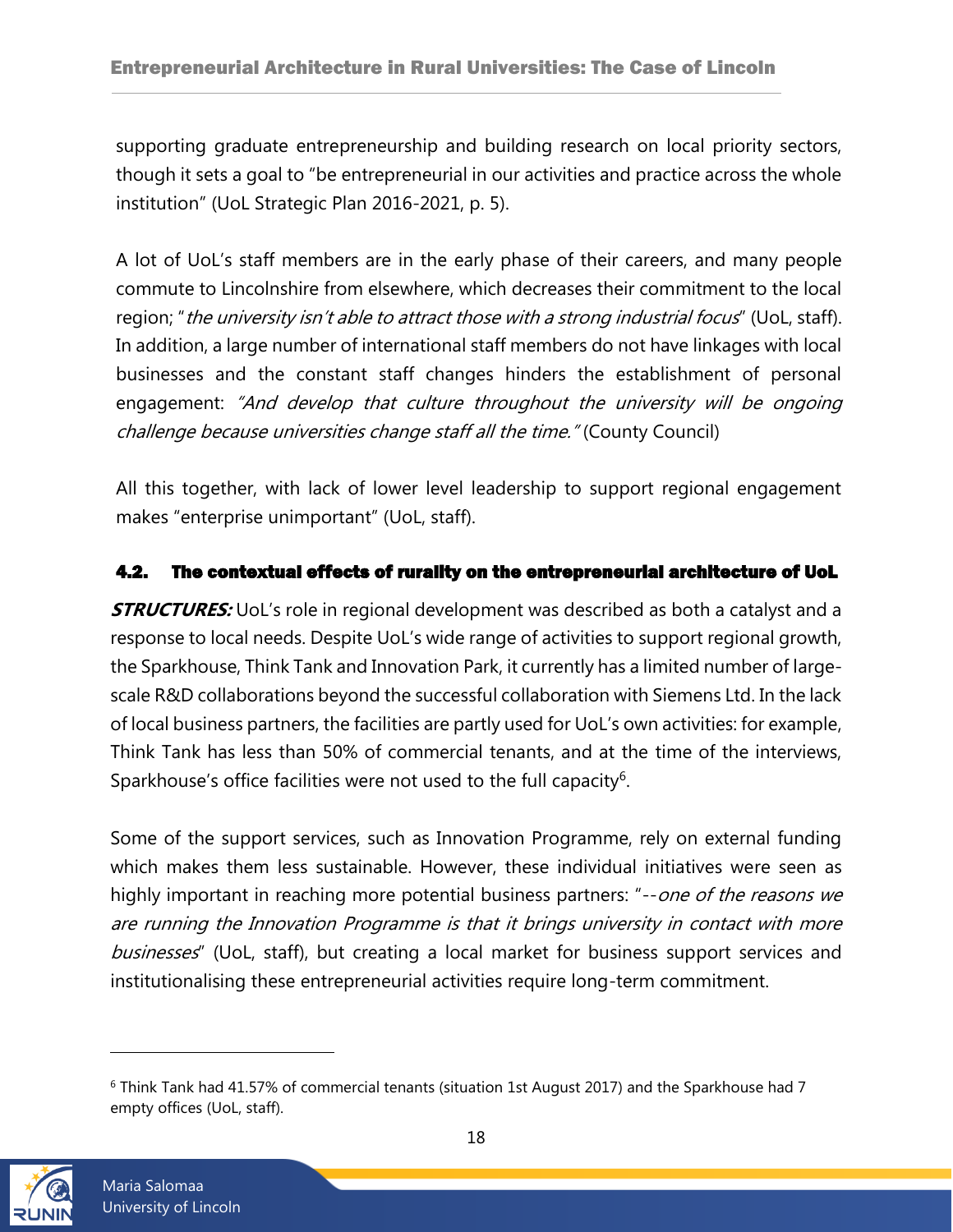**SYSTEM:** The university's active engagement in local networks was repeatedly highlighted in the interviews: "I struggle to think of a partnership that I sit at and the university is not part of (County Council). As is typical for rural areas, a small group of actors has a lot of influence and UoL's links with external actors rely heavily on a limited number of personal partnerships. This "organic way of doing things" is more challenging to plan and manage at the lower level of organisation, and also makes it more vulnerable to staff changes, especially as the engagement being embodied by the vice-chancellor: *"I cannot imagine* vice-chancellor saying that right, I want to do some strategy here and some operation here, some tactics here, it's not the way it happens." (County Council)

UoL has managed to create collaboration in the key sectors supporting economic growth in Lincolnshire, namely agriculture and food production, and succeeded in creating a local "buzz" in Lincoln, but there is still a need to promote collaboration between university and businesses for "*breaking that barrier between academia and businesses*" to increase knowledge transfer within the area (County Council). UoL is still a rather young university, which means that it has a limited number of established partnerships also because the local businesses have a tradition to collaborate with other universities in the surrounding regions:

"-- it's about making sure that the businesses know that Lincoln University has the capacity, for ex. many of our manufacturing businesses were going to Nottingham, and we've said that well, actually we've got fantastic facilities built in Lincolnshire." (County Council)

**LEADERSHIP:** In the absence of other key knowledge institutions, UoL's role was emphasized in all interviews: "We have some very good supporters of innovation, in the university of Lincoln and beyond, but not that many of them." (County Council). Therefore, UoL has taken the leadership in providing support structures that are not only built in collaboration with external partners, but are partly initiatives that have been designated to the UoL outside of academia:

"The City Council had quite a few challenges running it (Think Tank), the occupancy rate was low and they had challenges to get other people to run it for them, and they came to us asking if we would run it for them." (UoL, staff).

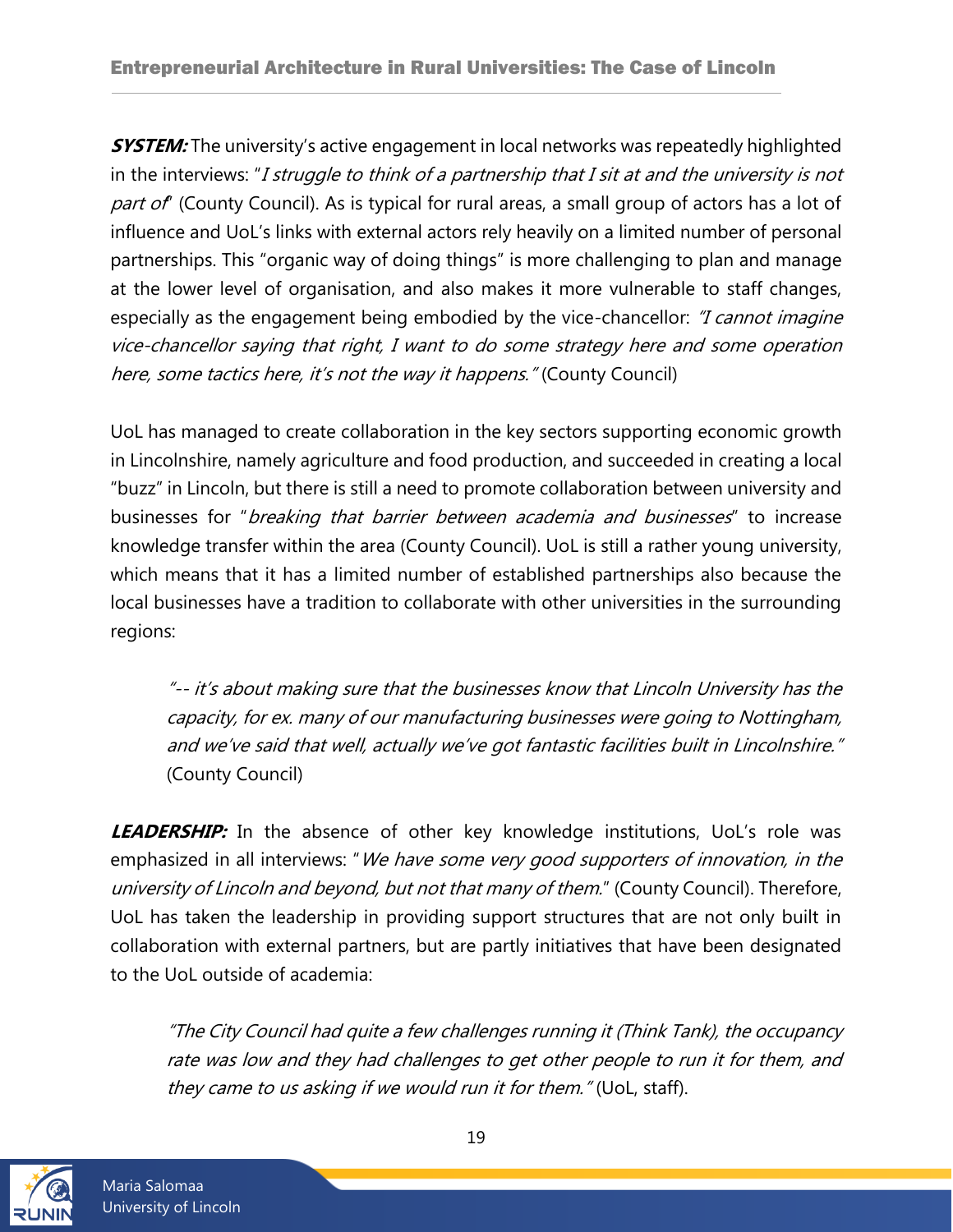Excluding the VC's active role in engagement, UoL's is still largely missing internal leadership for entrepreneurial activities as internal linkages between entrepreneurial activities, teaching and research were described to be "weak".

**STRATEGY:** University of Lincoln's strategy sets a goal to conduct research that contributes to local challenges: the proposed "living lab" approach strives to find solutions for regional problems that can be transferred multi-nationally in priority sectors (UoL Strategic Plan, 2016-2021). It is a natural way of linking academics with local actors, but the nature and specialization of local businesses and ventures encourages collaboration only in few prospective fields. This may limit the university's capability and volume to engage with external actors unless it manages to reach the small-scale businesses "hidden in the region" (County Council) and to establish multi-disciplinary teams to work on these regional priority sectors.

The strategy states that UoL wishes to serve local businesses by establishing more employer-led curricula, thus the employer-driven approach was linked to both university's core missions. The interviewees raised a concern about rooting university's activities too much in the local needs at the expense of academic excellence, but UoL's staff pointed out that all entrepreneurial efforts are still linked to the core mission as "the more businesses we have involved in the more we have research and innovation -- it's a route for impact for us." However, the strategy does not address how UoL aims to promote "a culture of enterprise and innovation" (UoL Strategic Plan, 2016-2021, p. 5) on different levels of organisation and "the strategy says where the university wants to be but not enough on how to get there" (UoL, staff).

**CULTURE:** Although UoL's efforts to build entrepreneurial activities bring together external partners from the county, the current engagement mechanisms have not reached their full potential. They fall somewhat outside of the academic structures and as their linkages with colleges and schools are vague. A majority of staff members are concentrated on teaching activities; there is a lack of lack of local collaboration possibilities and they see engagement being spearheaded almost exclusively by the top management.

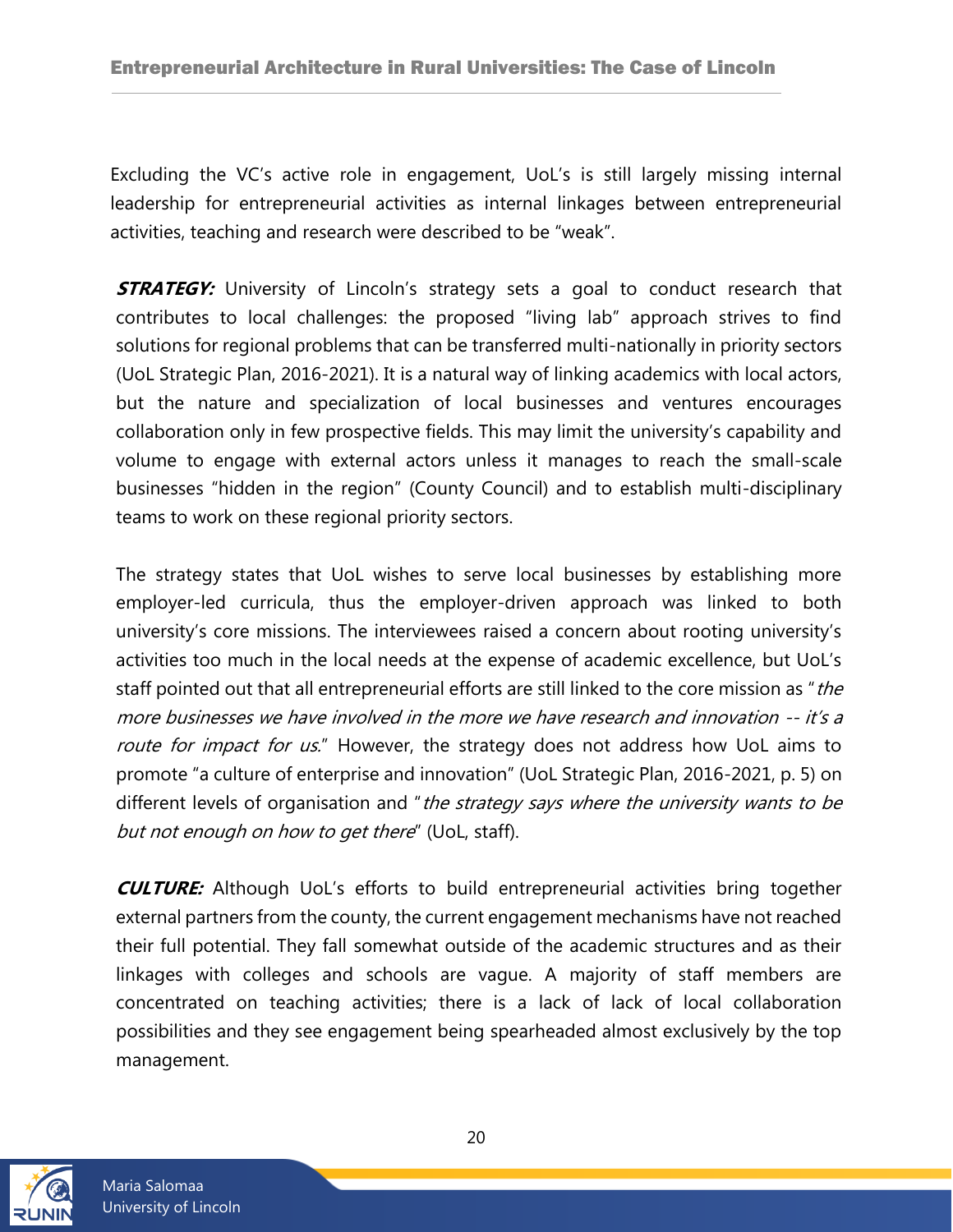Some of the interviews also raised the issue of how much more can be expected from the university, because "just the very fact that the university exists is very strong for regional development." (County Council). Taking into account the limitations of the surrounding region, it is reasonable to question how much more the university can and should support entrepreneurial activities when there is less need for knowledge transfer and less possibilities for collaboration.

## <span id="page-20-0"></span>5. Entrepreneurial Architecture in a rural university: Lessons learned from the case of Lincoln

The case of Lincoln illustrates that the local needs of a rural region shape universities' EA in many ways. The identified effects on each element of the EA are summarized in **Table <sup>4</sup>**. In the case of UoL, the establishment of a wide range of support activities, some of which have become more sustainable structural engagement mechanisms, compensates for the lack of other knowledge institutions in the region. These *structures* are either results of collaboration with external partners (e.g. Science and Innovation Park) or activities that had been handed over to the university from local stakeholders (e.g. Sparkhouse, Think Tank) and they tend to fall outside of traditional academic infrastructure. The existence of these structures demonstrates mainly the university's will to support regional development and to fill in a gap of local knowledge transfer, but it is difficult to reach their full potential in an environment where there is less demand for such services and fewer potential partners. On the hand, universities are expected to contribute to creating a local market for these services, mainly by attracting large-scale companies to the area.

| EA<br><b>Element</b> | <b>Predicted effect</b><br>of rural context<br>on EA | <b>Observed EA element</b><br>(UoL) | <b>Effect of rural context on</b><br>ΕA |
|----------------------|------------------------------------------------------|-------------------------------------|-----------------------------------------|
| <b>Structure</b>     | Regional partners                                    | Large-scale initiatives to          | University compensates for              |
|                      | have a limited                                       | attract more businesses to          | the lack of other knowledge             |
|                      | capacity to absorb                                   | the region by providing             | institutions by providing a             |
|                      | knowledge which                                      | state of the art facilities (e.g.   | wide range of support                   |
|                      | diminishes the                                       | Lincolnshire Science and            | services beyond academic                |
|                      | need for                                             | Innovation Park); Research          | infrastructure;                         |

#### <span id="page-20-1"></span>**Table 4**. Effect of rural context on EA Source: Own elaboration.



Maria Salomaa University of Lincoln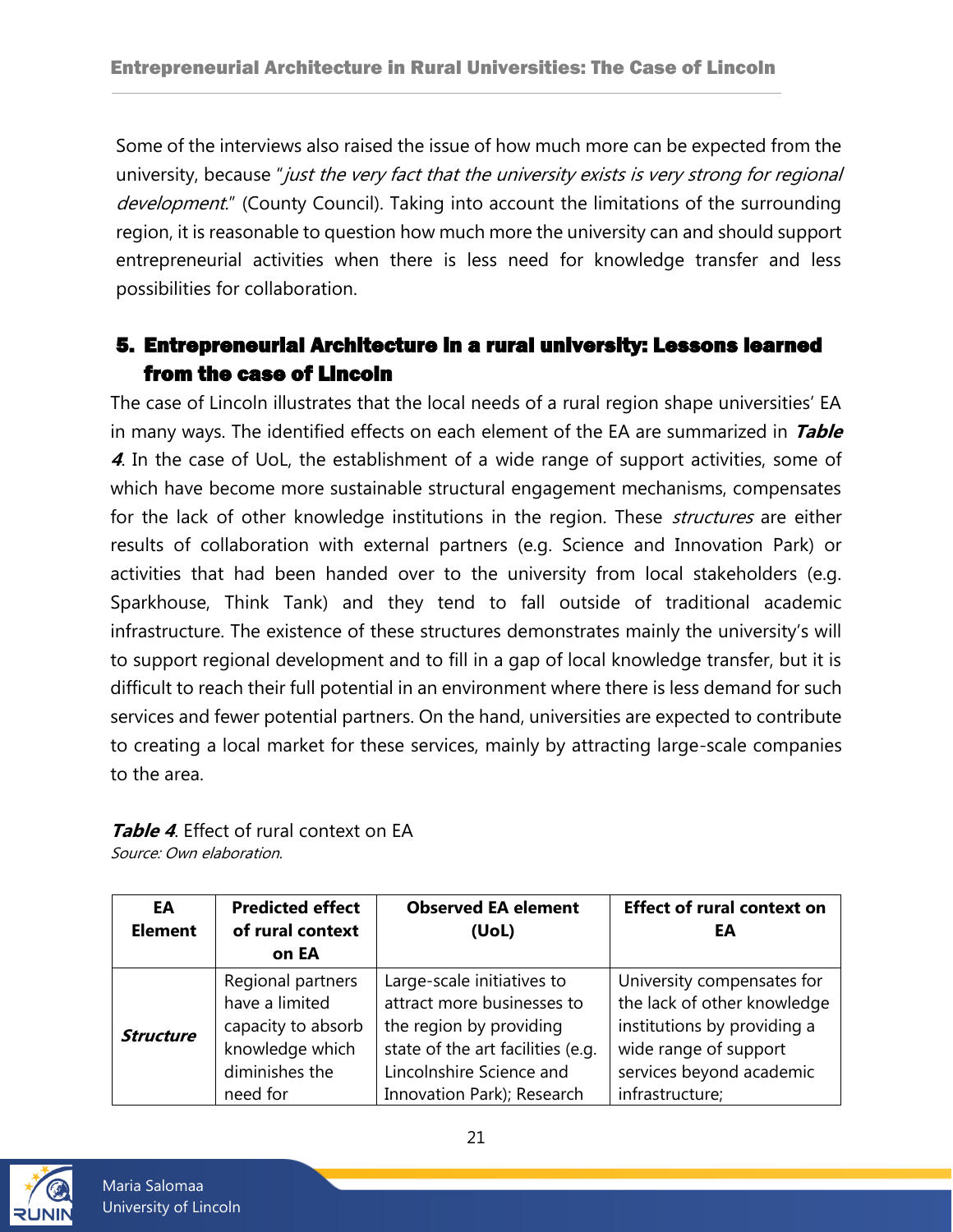### Entrepreneurial Architecture in Rural Universities: The Case of Lincoln

|                 | knowledge<br>transfer and<br>establishment of<br>business support<br>structures                                                                                                                  | and Enterprise unit has<br>developed a number of<br>incubating services and<br>development programmes<br>to reach small-scale<br>businesses hidden in the<br>region and to reinforce<br>student entrepreneurship                                                                                                              | Structures established in<br>collaboration with external<br>partners or handed over to<br>the university from outside;<br>Focuses on supporting<br>student entrepreneurship to<br>tackle regional issue in<br>retaining graduates                                                                                                     |
|-----------------|--------------------------------------------------------------------------------------------------------------------------------------------------------------------------------------------------|-------------------------------------------------------------------------------------------------------------------------------------------------------------------------------------------------------------------------------------------------------------------------------------------------------------------------------|---------------------------------------------------------------------------------------------------------------------------------------------------------------------------------------------------------------------------------------------------------------------------------------------------------------------------------------|
| <b>System</b>   | Less large-scale<br>business<br>collaboration; A<br>little distance<br>between academia<br>and public sector;<br>A small number of<br>people have a lot<br>of influence in<br>different networks | A lot of collaboration<br>networks (e.g. GGLEP,<br>Midlands Engine) and<br>strong public partnerships<br>(County Council);<br>Engagement spearheaded<br>by a limited number of<br>university personnel;<br>Recent initiatives (e.g. LIBS<br>connect) to bring together<br>more academics with the<br>local business community | Few large-scale business<br>partners;<br>Little distance between<br>academia, businesses and<br>regional authorities;<br>A small group of people<br>have a lot of influence;<br>Individual efforts<br>compensate weak internal<br>linkages between<br>entrepreneurial systems and<br>departments and colleges                         |
| Leadership      | High expectations<br>for universities to<br>take leadership in<br>the absence of<br>other regional<br>knowledge<br>organisations                                                                 | Personal engagement of the<br>top management (especially<br>VC and senior managers);<br>Weak internal leadership of<br>engagement activities                                                                                                                                                                                  | In the absence of other<br>regional partners, the<br>university leaders are<br>expected to play leadership<br>roles outside of academia;<br>Engagement linked more to<br>individuals than institutions:<br>Vulnerable to staff changes                                                                                                |
| <b>Strategy</b> | A restricted<br>capacity to<br>address regional<br>needs in both<br>education and<br>research;<br>Employer-led<br>strategies built on<br>regional priorities                                     | Strong service identity in<br>both core missions (e.g.<br>establishment of<br><b>Engineering School with</b><br>collaboration with Siemens<br>Ltd;<br>Emphasizes student and<br>graduate entrepreneurship<br>for retaining graduates<br>within the region; Relies on<br>regional development<br>strategies (e.g. living lab)  | Employer-led approach<br>steers curricula design;<br>Provides a broad range of<br>study programmes for<br>responding to diverse<br>needs of the region;<br>Research orientation<br>steered by regional priority<br>sectors;<br>Favors large-scale<br>infrastructure initiatives<br>instead of coordination of<br>individual academics |

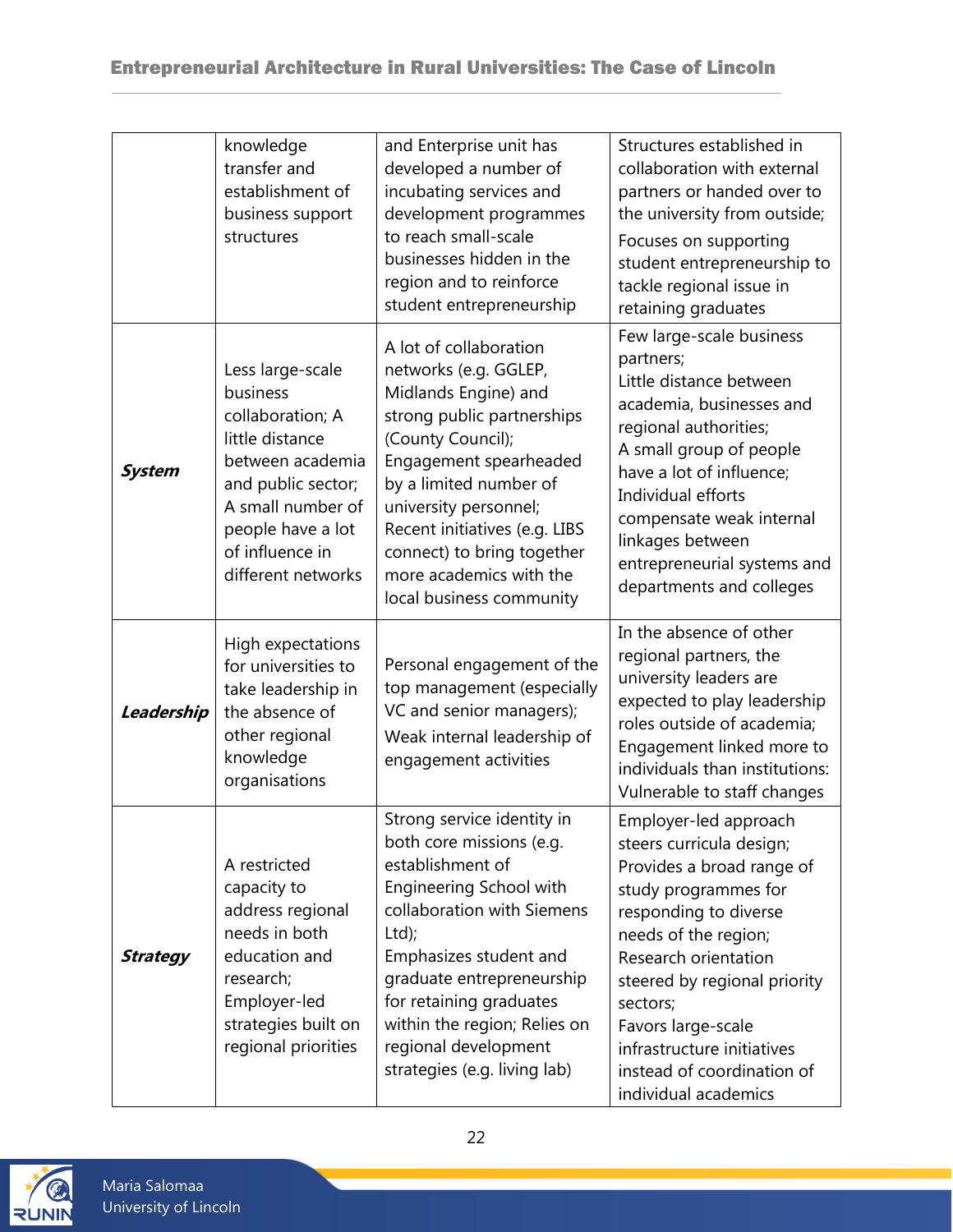| Culture | Less demand and<br>opportunities to<br>initiate<br>entrepreneurial<br>activities;<br>Traditional<br>academic culture<br>oriented towards<br>teaching activities<br>to produce<br>graduated to the<br>local job market | Orientation and nature of<br>staff "conventional", difficult<br>to attract personnel with<br>strong engagement focus;<br>Overall success of the third<br>mission based on individual<br>efforts, few successful<br>partnerships and large-scale<br>infrastructure initiatives | Lack of tradition of<br>university-business<br>collaboration and culture of<br>innovation in the region;<br>Limited number of potential<br>partners;<br>Only few prospective fields<br>for initiating local research<br>collaboration;<br>Strong focus on teaching<br>activities; Vulnerable to staff<br>changes |
|---------|-----------------------------------------------------------------------------------------------------------------------------------------------------------------------------------------------------------------------|-------------------------------------------------------------------------------------------------------------------------------------------------------------------------------------------------------------------------------------------------------------------------------|------------------------------------------------------------------------------------------------------------------------------------------------------------------------------------------------------------------------------------------------------------------------------------------------------------------|
|---------|-----------------------------------------------------------------------------------------------------------------------------------------------------------------------------------------------------------------------|-------------------------------------------------------------------------------------------------------------------------------------------------------------------------------------------------------------------------------------------------------------------------------|------------------------------------------------------------------------------------------------------------------------------------------------------------------------------------------------------------------------------------------------------------------------------------------------------------------|

As typical for rural regions, in Lincoln the academic community works closely with the public and private sector. There is not much distance between academia, businesses and regional authorities, and the collaboration has remained rather "organic" than strategic. The local networks rely heavily on the university's input and these *systems* are mainly built on personal connections outside of academia. The overall university engagement is led by few dedicated individuals that are particularly active in providing a *leadership* in regional networks. Typically for rural environments, a small number of people have a lot of influence which makes a successful engagement particularly vulnerable to staff changes. These external linkages are also challenging to plan and manage on institutional level as they are built on personal relationships instead of formal networks. Thus, the overall engagement is more based in individuals' than the organisation's characteristics. In the absence of internal engagement systems and lower-lever leadership many of the staff members are excluded from these activities.

UoL's rapid growth and expansion demonstrates that a full-range, multi-disciplinary HEI is more likely to be able to cater to the complex needs of a rural area. Currently, its *strategy* focuses on employer-led curricula design for adapting to the emerging local education needs and supporting graduate entrepreneurship. The regional priority sectors also steer heavily towards a research orientation (e.g. living lab). This leads to an assumption that rural universities aim to build strategic goals for education and research activities in response to local needs and strengths, which reflects a strengthened service identity. However, UoL's strategy does not address how engagement can be linked to university's core missions; the strategic aim to cultivate entrepreneurialism in all its activities is rather

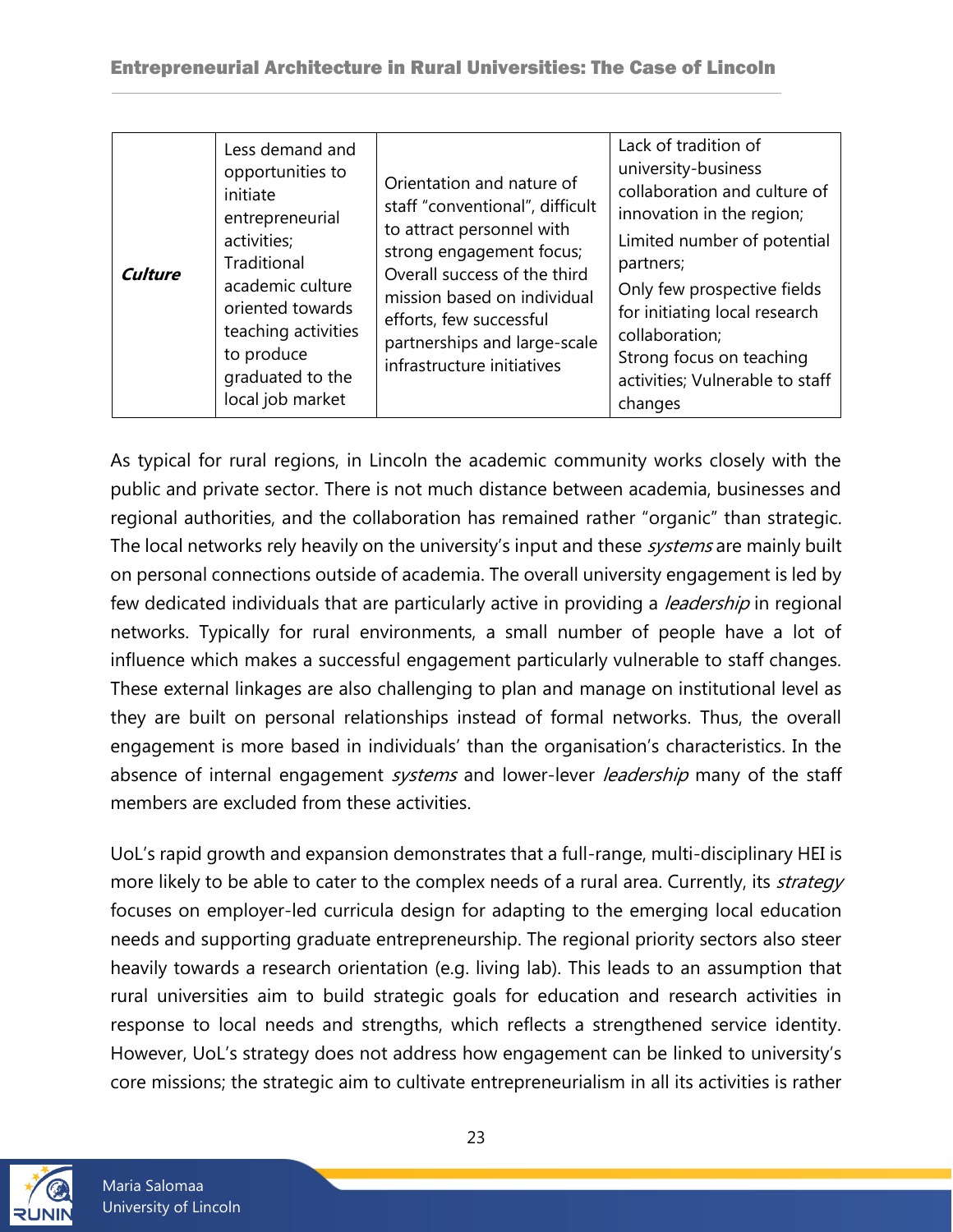generic. The internal mechanisms still focus mainly on teaching, and the links between regional engagement and core missions remain weak. This decreases building entrepreneurial *culture* beyond serving the region with producing graduates and conducting research on local priority sectors. UoL is still strongly focused on teaching, which is partly explained by the fact that there is less demand and opportunities to initiate engagement activities and fewer potential partners. In addition, the university, due to its geographic remoteness, has not been able to attract personnel with a strong engagement focus.

The establishment of a range of engagement activities beyond traditional academic infrastructure, mainly entrepreneurial support services, demonstrates how a university in a rural region can be proactive in reinforcing entrepreneurial culture within the region. In the absence of a tradition of local university-industry collaboration, it is not straightforward to create a market for these services. However, universities are expected not only to deal with a diverse economic base, but also enhance it by attracting largescale businesses to the region with state-of-the-art facilities. Thus, strategic engagement focuses on high-level infrastructure initiatives which creates a systemic gap in coordination of individual academics. Therefore, the overall culture may remain rather conventional and focus on teaching.

To conclude, all the elements of the EA framework are rooted, as Foss and Gibson (2015) noted, to a particular context. The empirical study of UoL suggests that in a rural region especially the *systems*, external linkages with local stakeholders, shape university's structures and strategic approach to university engagement. UoL's other engagement activities, state-of-the-art facilities and a range of business support services (structures) mainly result from a tight collaboration with other regional stakeholders (systems), implying that university is filling in the gap in the absence of other local knowledge institutions in a rural region (*context*). These partnerships and external demands have also expanded UoL's curricula design, for example by the establishment of the engineering school and the local priority sectors steer its research orientation (strategy). The close collaboration and strategic aim to develop employer-led curricula and research reflects a strong service identity in both core missions.

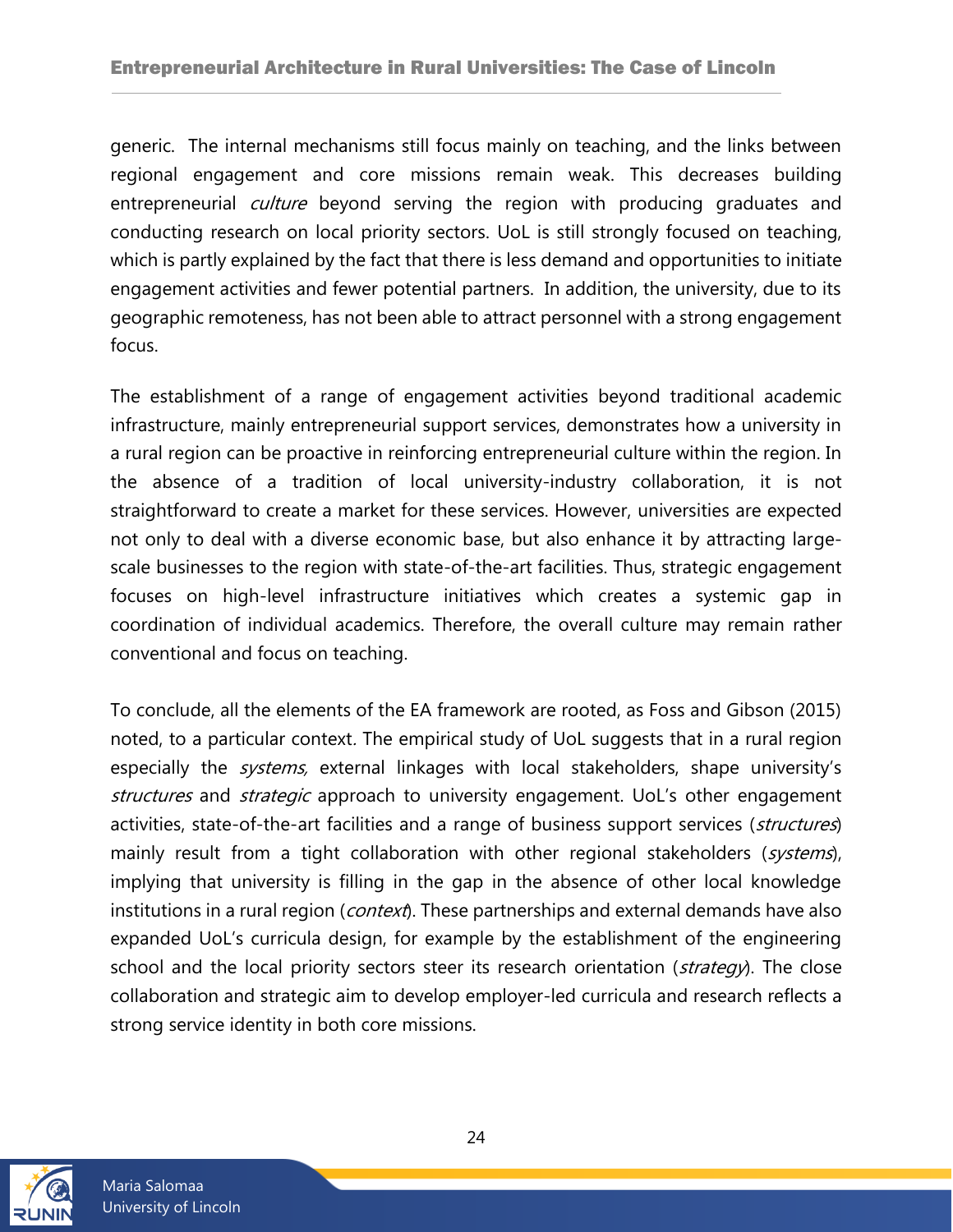### <span id="page-24-0"></span>6. Conclusion

The impact of the regional and national context of the university are crucial for the development of engagement activities (Breznitz and Feldman, 2012; Foss and Gibson, 2015), which highlights the importance of more context-sensitive approaches for understanding the third mission instead of simplistic one-size-fits-all solutions (Benneworth *et al.*, 2016b; Kitagawa *et al.*, 2016). The aim of this exploratory study was to examine how rural context impacts on the way universities develop their Entrepreneurial Architecture. The original EA framework (Vorley and Nelles, 2009; 2010a; 2010b; 2011; 2012) was expanded to include a contextual element, in this case a rural region, and its predicted impact on EA was examined with a single case study of University of Lincoln.

The case of UoL illustrates that a particular context has an impact on all the dimensions of the EA framework. A rural context can steer the university's institutional responses towards the third mission especially through the establishment of a wide range of *structures* to compensate for the absence of other knowledge institutions in the region. These structures can result from collaboration networks and external linkages (systems) or tasks designated to the university from local stakeholders. In a rural region, especially partnerships (systems) and personal engagement (leadership) of top management shape universities' engagement activities (see also Lindeman 2015; Oftedal and Foss 2015). These relationships are based on individual commitment rather than institutional mechanisms, which makes them challenging to plan and manage, and also vulnerable to staff changes. As in the case of Lincoln, the personal engagement of the vice-chancellor is aligned with Foss and Gibson's (2015) remark that entrepreneurialism is not linked to institutional, but the personal characteristics of leaders. This is emphasised in a rural region where people are known and there is little distance between university, public and private sector. At the same time, many of the university staff members are excluded from the engagement activities, as the *strategy* focuses on high-level infrastructure initiatives, local priority sectors and serving the local job market. All this together with insufficient coordination systems of individual engagement, fewer potential partners, nature of staff members and strategic focus in teaching activities hinders creating an entrepreneurial *culture* in rural universities.

These tentative results from a single case study of a university's EA in a rural region demonstrate that a particular surrounding shapes a university's orientation and

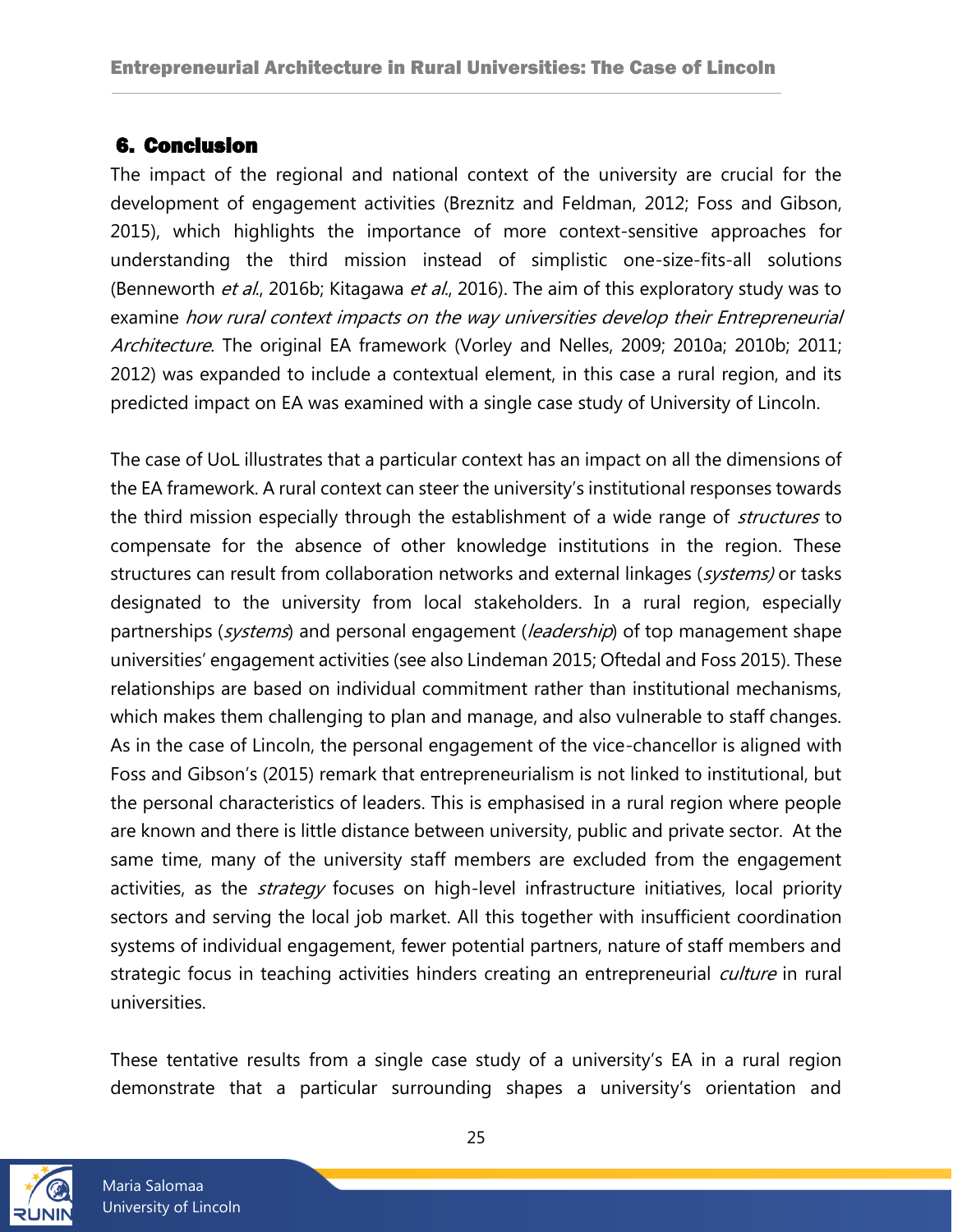institutional responses to third stream activities. Therefore, further studies on universities' EA, acknowledging that a particular context has an impact on the way universities build institutional mechanisms towards the third mission (see **Table 5**), would be beneficial for revealing how universities can contribute to regional development in different contexts, and how the engagement is embedded to their internal mechanisms in these different surroundings.

| <b>EA Element</b> | <b>Definition</b>                                                                                                                                                |  |
|-------------------|------------------------------------------------------------------------------------------------------------------------------------------------------------------|--|
| <b>Structure</b>  | Entrepreneurial infrastructure: TTOs, incubators, tech parks, business<br>portals                                                                                |  |
| <b>System</b>     | Networks of communication and configuration linkages between<br>structures and departments                                                                       |  |
| Leadership        | Qualification an orientation of key leaders toward the Third Mission                                                                                             |  |
| <b>Strategy</b>   | Institutional goals elaborated in planning documents: internally<br>determined formal incentive structures                                                       |  |
| Culture           | Institutional, departmental and individual attitudes and norms towards<br>the third stream: links with <i>leaderships</i> , <i>systems</i> and <i>strategy</i> . |  |
| Context           | Local economic and social environment affecting to the need, volume<br>and potential means of engagement.                                                        |  |

<span id="page-25-1"></span>**Table 5.** Proposed addition to Entrepreneurial Architecture framework Source: Own elaboration after Vorley and Nelles (2009).

### <span id="page-25-0"></span>Acknowledgements

The author wishes to thank Dr. Paul Benneworth for his valuable feedback and support throughout the writing process. She is also grateful to her PhD supervisors, Professor David Charles and Dr. Gary Bosworth, for their guidance in the case study elaboration.

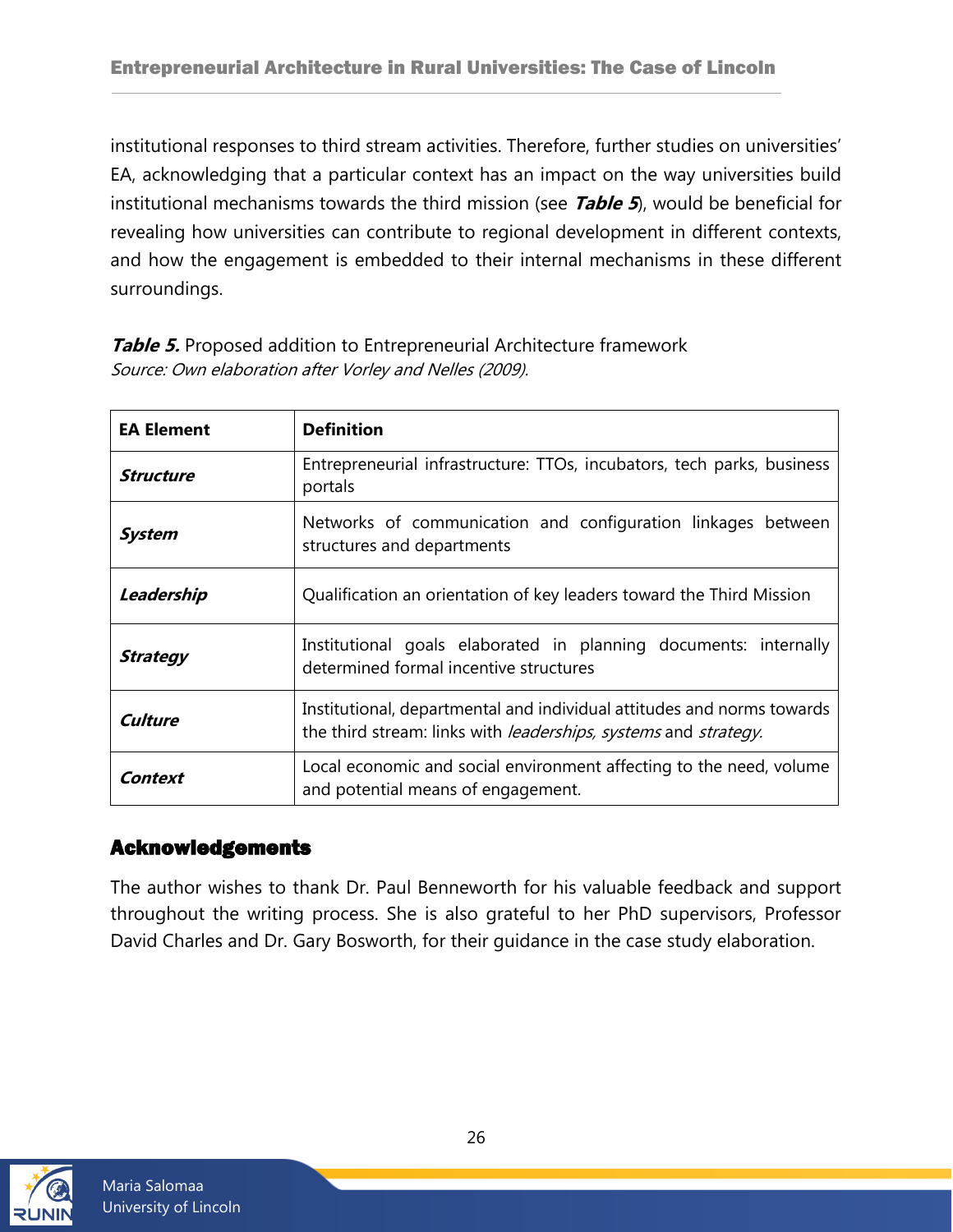### <span id="page-26-0"></span>7. References

Arbo, P. and Benneworth, P. (2007): Understanding the Regional Contribution of Higher Education Institutions: A Literature Review, OECD Education Working Papers, No. 9, OECD Publishing, Paris.

Benneworth, P., Pinheiro, R., Karlsen, J. (2016b): One size does not fit all! New perspectives on the university in the social knowledge economy, pp. 731-735 in Science and Public Policy, Vol. 46, Issue 6.

Benneworth, P., Pinheiro, Sánchez-Barrioluengo, M. (2016a): Strategic agency and institutional change: investigating the role of universities in regional innovation systems (RISs), pp. 235-429 in Regional Studies Vol. 51, Issue 2.

Benneworth,, P. and Sanderson, A. (2009): The regional engagement of universities: Building capacity in a sparse innovation environment, Higher Education Management and Policy, Vol. 21/1.

Boucher, G., Conway, C. and Van der Meer, E. (2003): Tiers of Engagement by Universities in their Region's Development, pp. 887–897 in Regional Studies, Vol 37.9.

Breznitz, M.S. and Feldman, M.P. (2012): The engaged university, pp. 139–157 in Journal of Technology Transfer 37.

Centre for Educational research and innovation (1982): The university and the community: the problems of changing relationships. Paris: OECD-CERI.

Charles, D. (2016): The rural university campus and support for rural innovation, pp. 763-773 in Science and Public Policy Vol. 43, No. 6.

Charles, D., Kitagawa, F. and Uyarra, E. (2014): University in Crisis? - new challenges and strategies in two English city-regions, pp. 327-348 in Cambridge Journal of Regions, Economy and Society.

Chatterton, P. and Goddard, J. (2000): The Response of Higher Education Institutions to Regional Needs, pp. 475–496 in European Journal of Education, Vol. 35, No. 4.

Clark, B.R. (1998): Entrepreneurial Universities. Organizational Pathways of Transformation.

Denzin, N. K. (1989): Interpretive interactionism. Newbury Park, CA: Sage.

East Midlands Councils

<http://www.emcouncils.gov.uk/write/EMC-RegionalInfo-11.pdf>accessed 19<sup>th</sup> April 2017.

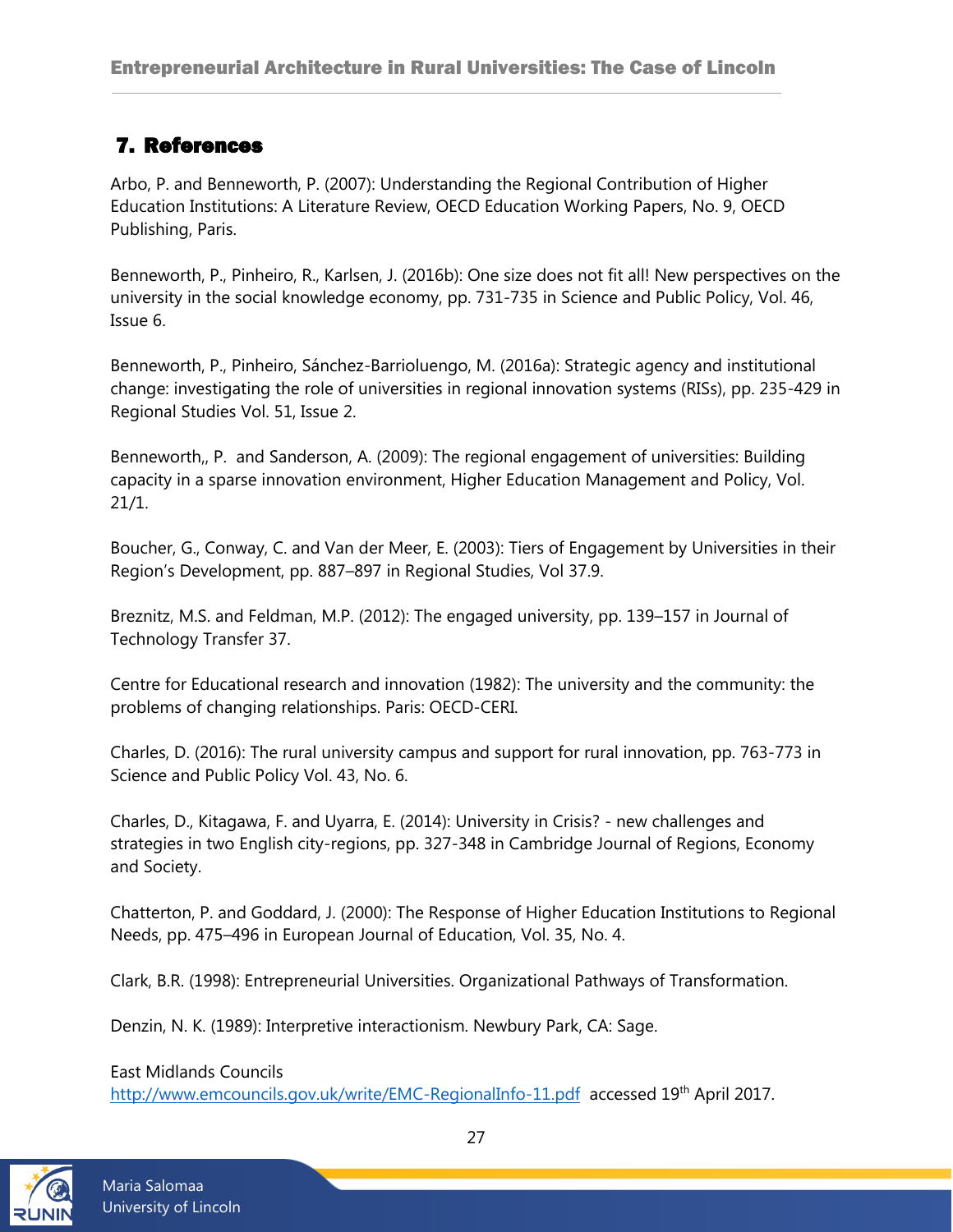Etzkowitz, H. and Kloften, M. (2005): The innovating region: toward a theory of knowledge-based regional development, pp. 243–255 in R&D Management 35, 3.

Etzkowitz, H. (2013): Anatomy of the entrepreneurial university, pp. 486–511 in Social Science Information 52(3).

Foss, L. and Gibson eds. (2015): The Entrepreneurial University. Context and institutional change Routledge studies in Innovation, Organization and Technology.

Geertz, C. (1973): The interpretation of cultures: selected essays. New York: Basic Books.

Greater Lincolnshire Local Economic Partnership Strategic Economic Plan 2014-2030 (2016) [https://www.greaterlincolnshirelep.co.uk/assets/documents/Strategic\\_Economic\\_Plan\\_2016\\_Refre](https://www.greaterlincolnshirelep.co.uk/assets/documents/Strategic_Economic_Plan_2016_Refresh.pdf) [sh.pdf](https://www.greaterlincolnshirelep.co.uk/assets/documents/Strategic_Economic_Plan_2016_Refresh.pdf) accessed 30th of Jan 2018.

Jongbloed, B., Enders, J. and Salerno, C. (2008): Higher education and its communities: Interconnections, interdependencies and a research agenda, pp. 303-324 in Higher Education 56.

Kitagawa, F., Sánchez-Barrioluengo M. and Uyarra, E. (2016): Third mission as institutional strategies: Between isomorphic forces and heterogeneous pathways, pp. 736-750 in Science and Public Policy 43(6).

Lindeman, A. (2015): Kymenlaakso University of Applied Sciences, Finland In search of universitywide, in The Entrepreneurial University. Context and institutional change (2015), Foss, L. and Gibson (Eds.), Routlegde studies in Innovation, Organization and Technology.

National Centre for Entrepreneurship in Education <http://ncee.org.uk/20162017-2/> accessed  $30<sup>th</sup>$  of Jan 2018.

Nelles, J. and Vorley, T. (2010a): Constructing an Entrepreneurial Architecture: An Emergent Framework for Studying the Contemporary University Beyond the Entrepreneurial Turn, pp. 161- 176 in Innovative Higher Education Vol. 35 No. 3, 2010.

Nelles, J. and Vorley, T. (2010b): From Policy to Practice: engaging and embedding the third mission in contemporary universities, pp. 341-353 in International Journal of Sociology and Social Policy, Vol. 30 No. 7/8, 2010.

Nelles, J. and Vorley, T. (2011): Entrepreneurial Architecture: A Blueprint for Entrepreneurial Universities, pp. 341-353 in Canadian Journal of Administrative Sciences, Vol. 28 No. 3, 2010.